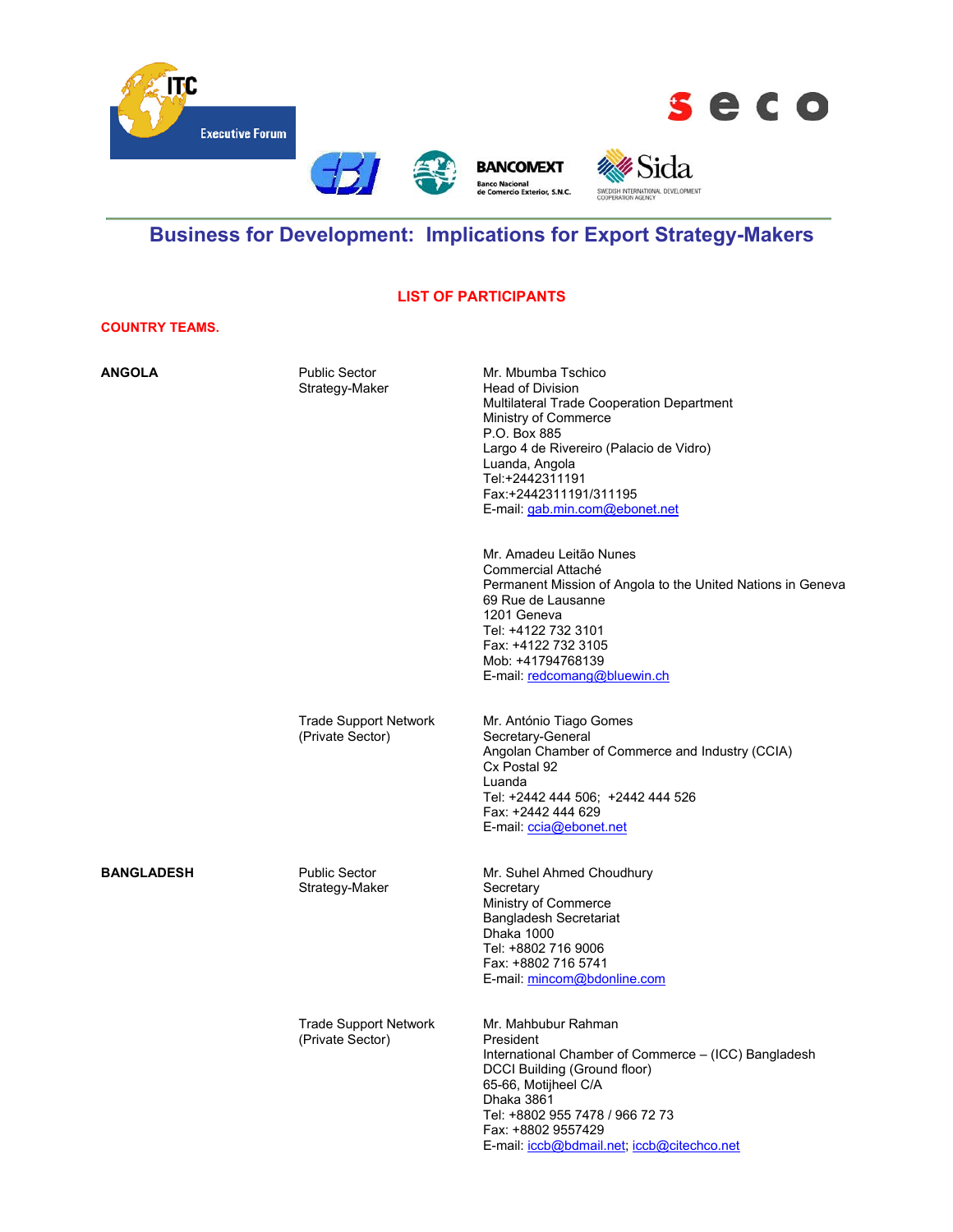| <b>BANGLADESH</b><br>(Cont'd) | <b>Trade Support Network</b><br>(Private Sector) | Mr. Sayeeful Islam<br>Director<br>The Dhaka Chamber of Commerce and Industry<br>39 Dilkusha Commercial Area<br>Dhaka 1000<br>Tel: +8802 8118151 / 8110265<br>Tel: +8802 8115354 /91204298-9<br>E-mail: sayeeful@concorde.bangla.net                                      |
|-------------------------------|--------------------------------------------------|--------------------------------------------------------------------------------------------------------------------------------------------------------------------------------------------------------------------------------------------------------------------------|
|                               | <b>Business Sector</b>                           | Mr. Abu Sayeed Quasem<br>Chairman<br><b>Newage Garments</b><br>12 E Indira Road<br>Dhaka 1215<br>Tel: +8802 912 3350<br>Fax: +8802 811 3518<br>E-mail: ncwage@global.bd-net                                                                                              |
| <b>BELIZE</b>                 | <b>Trade Support Network</b><br>(Private Sector) | Mr. Cardo Martinez<br>President<br>Belize Business Bureau (BEE)<br>138 Newtown Barracks<br><b>Belize City</b><br>Tel: +501 8 223 7378<br>Fax: +501 8 223 3905<br>E-mail: bzbusbur@btl.net                                                                                |
|                               | <b>Business Sector</b>                           | Mr. Fidel Luciano Cuellar<br>Sales Manager<br>Citrus Products of Belize Ltd.<br>Alta Vista, Stann Creek Valley<br>P.O. Box 25<br>Dangriga<br>Tel: +501 522 2575; +501 522 2590 Ext. 275<br>Fax: +501 522 3909; +501 522 3368<br>E-mail lcuellar@citrusproductsbelize.com |
| <b>BENIN</b>                  | <b>Public Sector</b><br>Strategy-Maker           | Mr. Alain Soglo<br>Ingenieur Agronome<br>Ministry of Agriculture<br>03 BP 2900<br>Cotonou<br>Tel: +229 223 410<br>E-mail: as21755@hotmail.com, cbce@bow.intnet.bj                                                                                                        |
|                               | <b>Business Sector</b>                           | Mr. Jean Baptiste Satchivi<br>2nd Vice-President<br>CNP-BENIN (Council of the Employers of BENIN)<br><b>Managing Director</b><br><b>CDPA</b><br>08 BP 665 Tri Postal<br>Cotonou<br>Tel: +229 326 192<br>Fax: +229 326 197<br>E-mail: jsatchivi@cdpa-int.com              |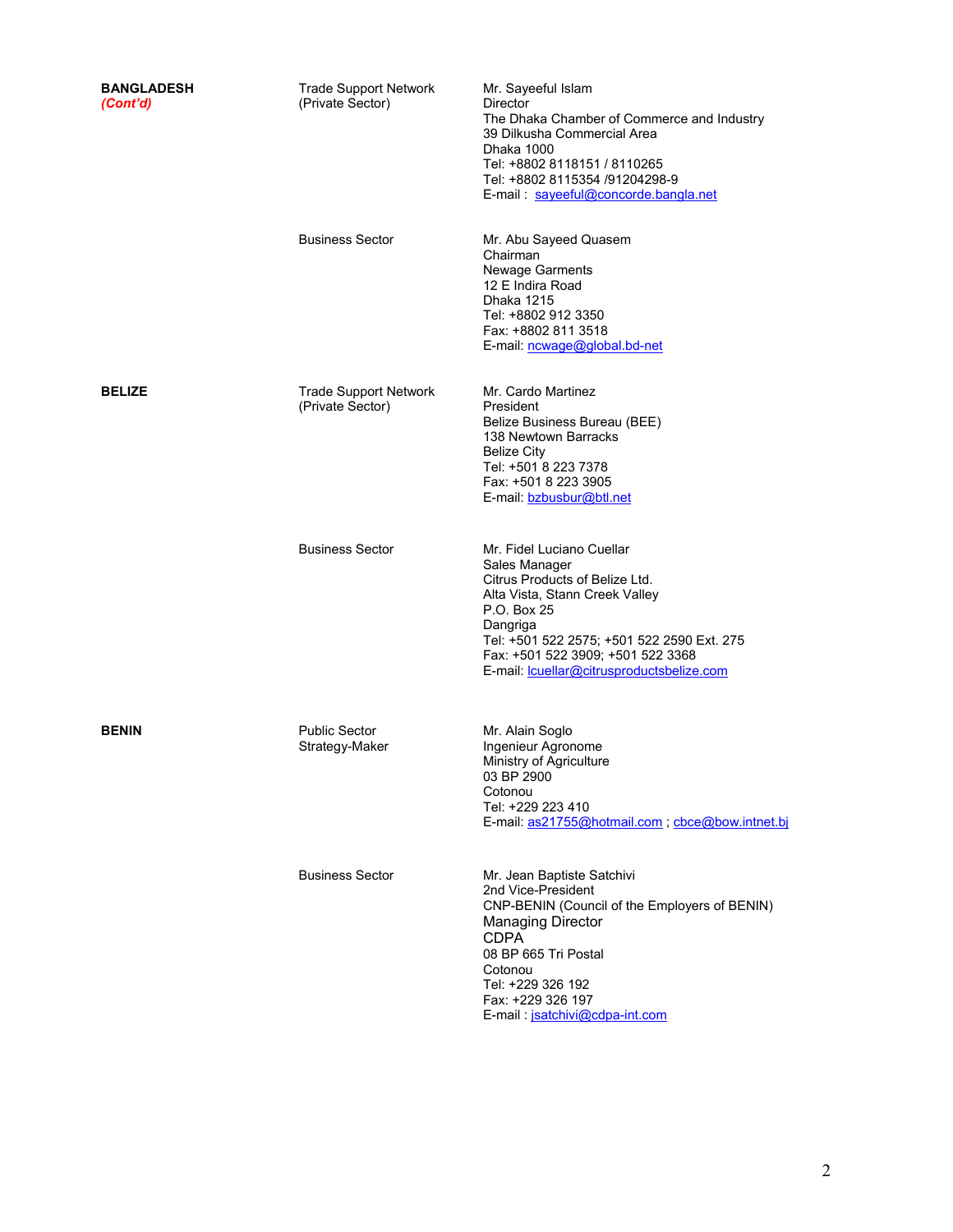| <b>BOLIVIA</b>  | <b>Public Sector</b><br>Strategy-Maker           | Mr. Luis Fernando Peredo Rojas<br>Viceministro de Industria y Comercio<br>Ministerio de Desarrollo Economico<br>Plaza Murillo - Calle Ingavi esq. Junín<br>La Paz<br>Tel: +5912 212 4251 ; +912 212 4236<br>Fax: +5912 212 4253 ext. 1721<br>E-mail: Ifperedo@mixmail.com |
|-----------------|--------------------------------------------------|---------------------------------------------------------------------------------------------------------------------------------------------------------------------------------------------------------------------------------------------------------------------------|
|                 | <b>Trade Support Network</b><br>(Private Sector) | Mr. Juan Manuel Arias Castro<br>Gerente General<br>Cámara de Exportadores de Santa Cruz<br>(CADEX)<br>Av. Velarde 131<br>Santa Cruz<br>Tel: +591 3 3443 000<br>Fax: +591 3 332 1509<br>E-mail: <i>gerencia@cadex.org</i>                                                  |
| <b>BOTSWANA</b> | <b>Public Sector</b><br><b>Strategy Maker</b>    | Ms. T. C. Moremi<br><b>Permanent Secretary</b><br>Ministry of Trade, Industry, Wildlife and Tourism<br>Private Bag 004<br>Gaborone<br>Tel: +267 360 1251 / +267 395 3880<br>Fax: +267 391 3209<br>Mob: +267 71307262<br>E-mail: <i>tmoremi@gov.bw</i>                     |
|                 | <b>Trade Support Network</b><br>(Private Sector) | Mr. Iqbal Ebrahim<br>President<br>Botswana Confederation of Commerce Industry & Manpower<br>P.O. Box 196<br>Francistown<br>Tel: +267 241 2175; +267 721 12001<br>Fax: +267 241 2175<br>E-mail: boccim@info.bw                                                             |
| <b>BRAZIL</b>   | <b>Trade Support Network</b><br>(Public Sector)  | Mr. Hélio Mauro Franca<br>Director<br><b>Brazilian Export Promotion Agency</b><br>APEX-Brasil<br>SBN Qd. 01 Bloco B, 10° andar Edifício CNC<br>70041-902 Brasília-DF<br>Tel: +5561 426 0202<br>Fax: +5561 426 0222<br>E-mail helio@apexbrasil.com.br                      |
|                 |                                                  | Ms. Renata Sanches<br>Senior Consultant<br><b>Brazilian Export Promotion Agency</b><br>APEX-Brasil<br>SBN Qd. 01 Bloco B, 10° andar Edifício CNC<br>70041-902 Brasília-DF<br>Tel: +5561 426 0202<br>Fax: +5561 426 0222<br>E-mail: renata@apexbrasil.com.br               |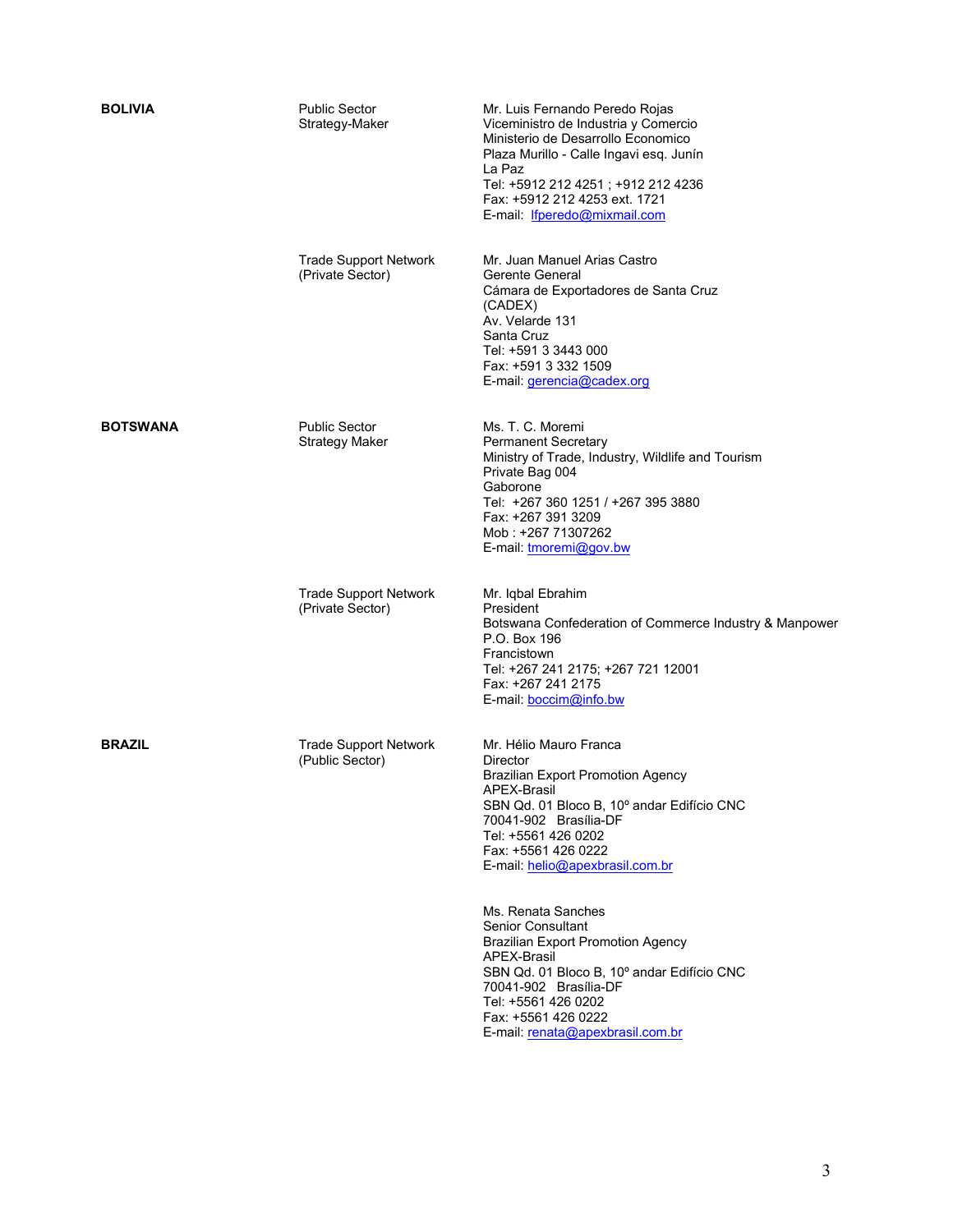| <b>BULGARIA</b> | <b>Public Sector</b><br>Strategy-Maker           | Ms. Tania Shishkova<br><b>Director</b><br><b>Bulgarian Trade Promotion Agency</b><br>1 Sveta Nedelia Sq.<br>1000 Sofia<br>Tel: +359 2 980 5069<br>Fax: +359 2 980 5869<br>E-mail: office@bepc.government.bg                                                            |
|-----------------|--------------------------------------------------|------------------------------------------------------------------------------------------------------------------------------------------------------------------------------------------------------------------------------------------------------------------------|
|                 | <b>Trade Support Network</b><br>(Private Sector) | Mr. Borislav Georgiev<br><b>Director</b><br><b>Bulgarian Industrial Association</b><br>(BIA)<br>16-20 Alabin Street<br>1000 Sofia<br>Tel: +359 2 987 9611; +359 2 987 0931<br>Fax: +359 2 987 2604<br>E-mail: borislav@bia-bg.com                                      |
| <b>BURUNDI</b>  | <b>Public Sector</b><br>Strategy-Maker           | Ms. Valérie Sineremera<br><b>National Director</b><br>Integrated Framework Project<br>Ministry of Trade and Industry<br>P.O. Box 492<br>Bujumbura<br>Tel: +257 213 447 / +257 213 448<br>Fax: +257 213446<br>E-mail: rtfp@cbinf.com                                    |
|                 | <b>Business Sector</b>                           | Mr. Stanislas Habonimana<br>President, Conseil d'Administration<br>RUGOFARM S.A.<br>23-24 Avenue de France<br>P.O. Box 1801<br><b>Bujumbura</b><br>Fax: +257 223 786<br>E-mail: cohorobu@usan-bu.net                                                                   |
| <b>CAMBODIA</b> | <b>Public Sector</b><br>Strategy-Maker           | Mr. Sok Siphana<br>Secretary of State<br>Ministry of Commerce<br>20 A-B Preah Norodom Blvd<br>Phnom Penh<br>Tel: +855 12 811 541<br>Fax: +855 23 426 024<br>E-mail: siphana@moc.gov.kh                                                                                 |
|                 | <b>Trade Support Network</b><br>(Private Sector) | Mr. Van Sou leng<br>Chairman<br>Garment Manufacturer's Association (GMAC)<br>No. 90 Preah Sihanouk Blvd<br>Boeung Keng Kang 1<br>Khan Chamkarmon<br>Phnom Penh<br>Tel: +855 12 820 707<br>Fax: +855 23 311 181<br>E-mail: vansouieng@hotmail.com; vansouieng@yahoo.com |
| <b>CAMEROUN</b> | <b>Public Sector</b><br>Strategy-Maker           | Mr. Diabelle Mongoleon<br>Director of the Comercial Trade Promotion<br>Ministère du développement industriel et commercial<br>B.P. 3750, Douala<br>Tel:+237 978 2430<br>Fax: +237 222 2704                                                                             |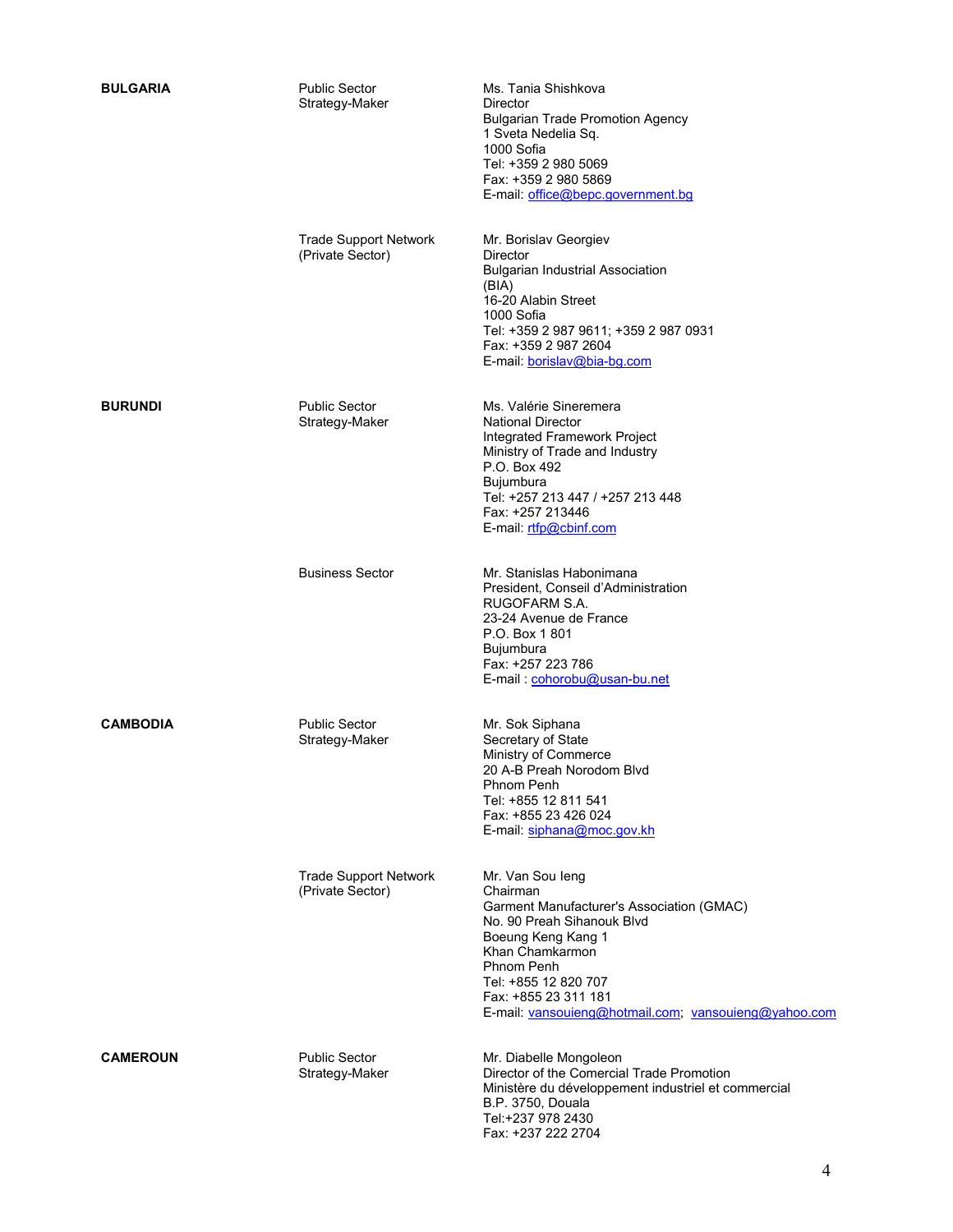| <b>CAMEROUN</b><br>(Cont'd) | <b>Trade Support Network</b><br>(Private Sector) | Mr. J.-J. Samé Epée<br>Délégue Général<br>Syndicat des industries du Cameroun (Syndustricam)<br>433 bd de la liberté<br>Douala<br>Tel:+237 220 2468/ 342 3058<br>Fax: +237 342 5616<br>E-mail: syndustricam@camnet.cm                                                                                                                          |
|-----------------------------|--------------------------------------------------|------------------------------------------------------------------------------------------------------------------------------------------------------------------------------------------------------------------------------------------------------------------------------------------------------------------------------------------------|
| <b>CHILE</b>                | <b>Trade Support Network</b><br>(Public Sector)  | Mr. Hugo Lavados Montes<br>Director<br><b>PROCHILE</b><br>San Martín No. 88<br>Santiago de Chile<br>Tel: +562 5659 150<br>Fax: +562 5659 083<br>E-mail: hmontes@prochile.cl<br>Mr. Marcelo Reginato Salas                                                                                                                                      |
|                             |                                                  | Subdirector de Información Comercial<br><b>PROCHILE</b><br>San Martín No. 88<br>Santiago de Chile<br>Tel: +562 5659 150<br>Fax: +562 5659 083<br>E-mail Msalas@prochile.cl                                                                                                                                                                     |
|                             | <b>Trade Support Network</b><br>(Private Sector) | Mr. Roberto Fantuzzi<br>Presidente<br>Asociación de Exportadores de Manufacturas (ASEXMA)<br>Nueva Tajamar No. 481 - Torre Sur, 3er. Piso<br>Las Condes<br>Santiago de Chile<br>Tel: +562 2036 699<br>Fax: +562 2036 730<br>E-mail: rfantuzzi@asexmachile.cl                                                                                   |
| <b>CHINA</b>                | <b>Trade Support Network</b><br>(Public Sector)  | Mr. Yu Jianlong<br>Deputy Director General<br>China Council for the Promotion of International Trade (CCPIT)<br>1. Fuxingmenwai Street.<br><b>Belling 100860</b><br>Tel: +861068013344<br>Fax: +8610 68017153<br>E-mail: yujianlong@ccpit.org                                                                                                  |
|                             | <b>Trade Support Network</b><br>(Public Sector)  | Mr. Han Meiqing<br><b>Deputy Director</b><br>Division for International Organization<br>Department of International Relations<br>China Council for the Promotion of International Trade (CCPIT)<br>1, Fuxingmenwai Street<br><b>Beijing 100860</b><br>Tel: +86 10 680 12244 ext. 8616<br>Fax: +86 10 680 23554<br>E-mail: hanmeiging@ccpit.org |
|                             | <b>Business Sector</b>                           | Ms. Liu Yu<br><b>Vice President</b><br>CITIC International Co. Ltd                                                                                                                                                                                                                                                                             |

E-mail: liuyu@citic.com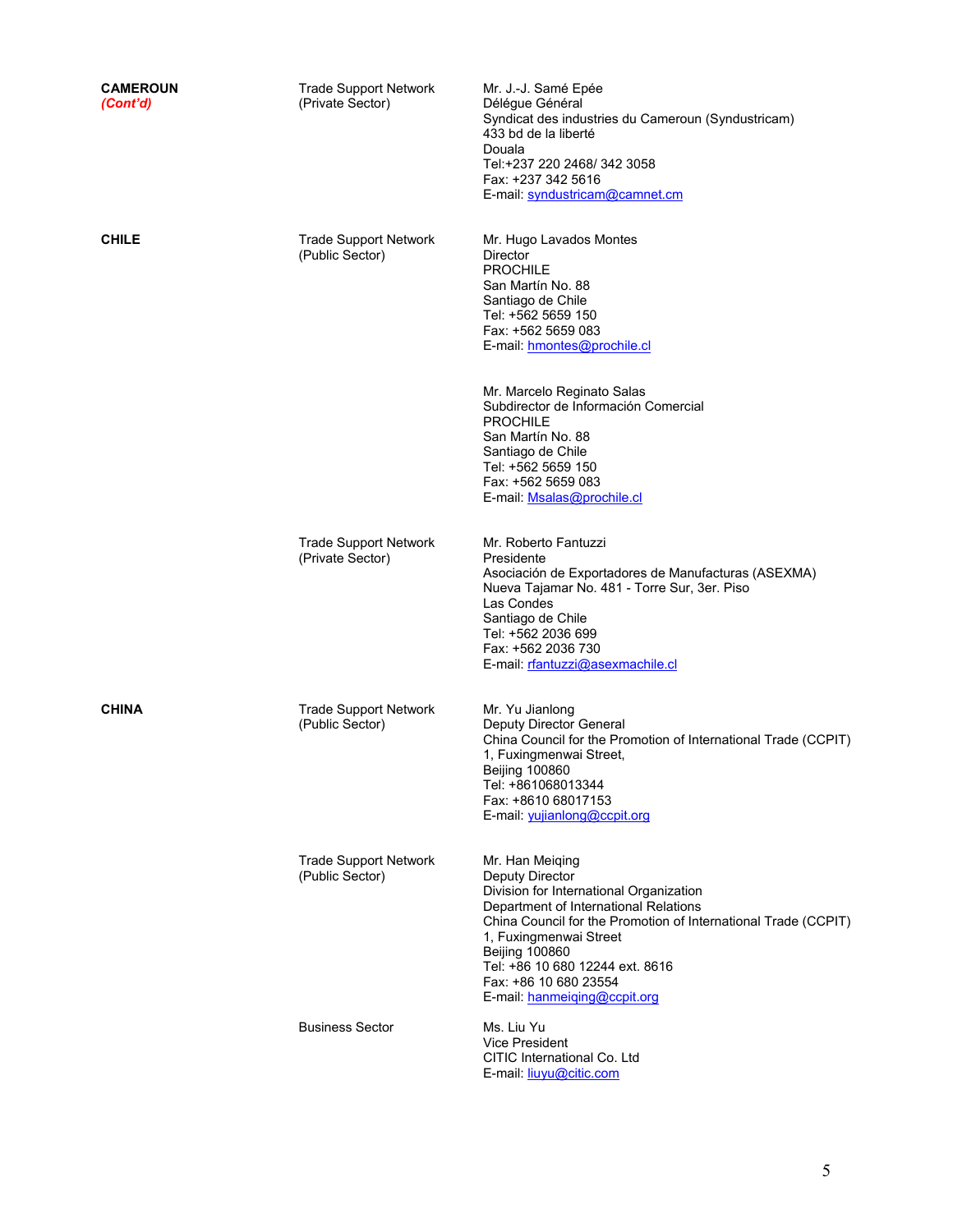| <b>COSTA RICA</b>    | <b>Public Sector</b><br>Strategy-Maker           | Mr. Manfred Kissling<br>Gerente General<br>Promotora del Comercio Exterior de Costa Rica<br>(PROCOMER)<br>Edificio Centro de Comercio Exterior<br>Av. 3a Calle 40<br>1007 San José<br>Tel: +506 256 7111 Apdo 1278-1007<br>Fax: +506 233 4643<br>E-mail: mkissling@procomer.go.cr                          |
|----------------------|--------------------------------------------------|------------------------------------------------------------------------------------------------------------------------------------------------------------------------------------------------------------------------------------------------------------------------------------------------------------|
|                      | <b>Trade Support Network</b><br>(Private Sector) | Mr. Sergio Navas Alvarado<br>Director Ejecutivo<br>Cámara de Exportadores de Costa Rica<br>(CADEXCO)<br>Condominio La Virgen, Edificio F, La Uruca<br>San José<br>Tel: +506 2585 878<br>Fax: +506 2230 511<br>E-mail: sergion@cadexco.or.cr                                                                |
| <b>CÔTE D'IVOIRE</b> | <b>Public Sector</b><br>Strategy-Maker           | Mr. Paul Boni<br><b>Technical Advisor to the Prime Minister</b><br>Cabinet du Premier Ministre<br>06 B.P. 263<br>Abidjan<br>Tel: +225 2031 5049<br>Fax: +225 2033 7049<br>E-mail: bciwa@aviso.ci                                                                                                           |
|                      | <b>Trade Support Network</b><br>(Private Sector) | Mr. Guy M'Bengue<br><b>Chief Executive Officer</b><br>Association pour la Promotion des Exportations de Côte d'Ivoire<br>(APEXCI)<br>Immeuble CCIA, 3 <sup>ème</sup> étage Plateau<br>01 B.P. 3485<br>Abidjan<br>Tel: +225 2021 5077; +225 2033 3174<br>Fax +225 20 21 75 76<br>E-mail: mbengue@apexci.org |
| <b>CUBA</b>          | <b>Public Sector</b><br>Strategy-Maker           | Ms. Gladys Hernandez Pedraza<br>Comite Ejecutivo del Consejo de Ministros<br>Ministerio del Comercio Exterior Republica de Cuba<br>Infanta Nº 16, Municipio Plaza de la Revolución<br>Ciudad de La Habana<br>Tel: +537 55 0437; +537 54 2256<br>Fax: +537 55 0376; +537 66 2220<br>E-mail: ddee@mincex.cu  |
|                      | <b>Business Sector</b>                           | Mr. Carlos Manuel Mella Lizama<br>Vice General Manager<br>Empresa Comercializadora Productos Biotecnológicos y<br>Farmacéuticos (Heber Biotec)<br>Calle 186 esq. 31, Cubanacán, Playa<br>Ciudad de La Habana<br>Tel: +537 271 3464<br>Fax: +537 271 8070<br>E-mail: carlos.mella@cigb.edu.cu               |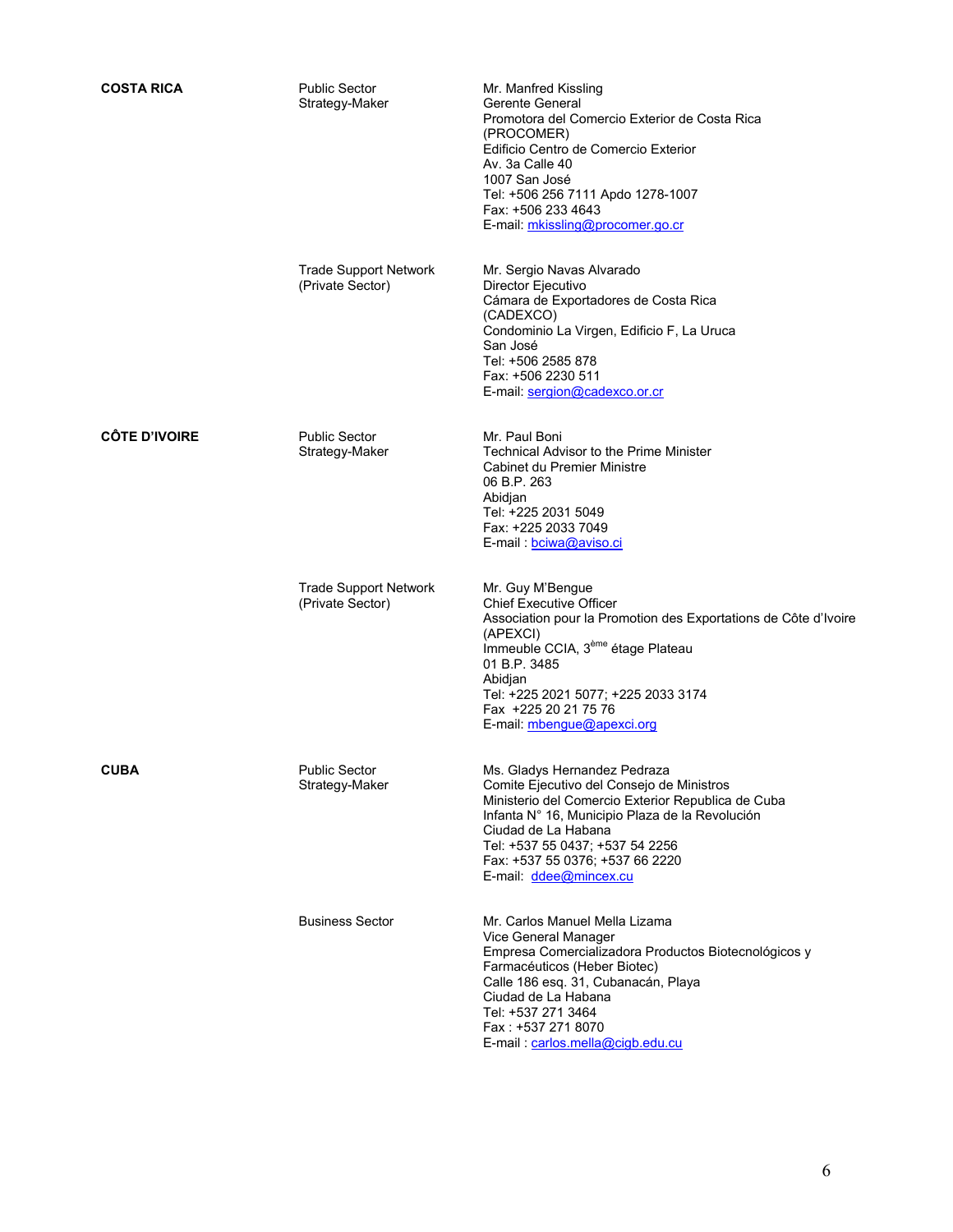| <b>DOMINICAN REPUBLIC</b> | <b>Public Sector</b><br>Strategy-Maker           | Ms. Elke Schecker<br><b>Deputy Director</b><br>Center for Export and Development of the Dominican Republic<br>Av. 27 de Febrero esq. Gregorio Luperón<br>Frente a la Plaza de la Bandera<br>Santo Domingo<br>Tel: +809 530 5505<br>Fax: +809 530 8208<br>E-mail: elka.scheker@cei.rd.gov.do                            |
|---------------------------|--------------------------------------------------|------------------------------------------------------------------------------------------------------------------------------------------------------------------------------------------------------------------------------------------------------------------------------------------------------------------------|
|                           | <b>Trade Support Network</b><br>(Private Sector) | Ms. Milagros J. Puello<br><b>Executive Director</b><br>Cámara de Comercio y Producción de Santo Domingo<br>Arzobispo Nouel, #206<br>Santo Domingo<br>Tel: +809 682 2688; +809 682 7206<br>Fax: +809 685 2228<br>E-mail: mpuello@ccpsd.org.do                                                                           |
| <b>ECUADOR</b>            | <b>Public Sector</b><br>Strategy-Maker           | Mr. Cristian Espinosa Cañizares<br>Ministerio de Comercio Exterior, Industrialización, Pesca y<br>Competitividad<br>Avenida Amazonas<br>Eloy Alfaro<br>Quito<br>Tel: +5932 252 6686<br>Fax: +5932 256 2258<br>E-mail industria3@micip.gov.ec                                                                           |
|                           | <b>Trade Support Network</b><br>(Private Sector) | Mr. Ricardo Estrada Estrada<br><b>Executive President</b><br><b>CORPEI</b><br>Cdla. Kennedy Norte, Ave. Francisco de Orellana y<br>Miguel H. Alcivar, Edificio Centro Empresarial Las Camaras<br>Torre de Oficina, 2do.<br>Guayaquil<br>Tel: +593 4 268 1550<br>Fax: +593 4 268 1551<br>E-mail: restrada@corpei.org.ec |
|                           | <b>Business Sector</b>                           | Mr. Gonzalo Correa<br>Presidente<br>Fedexpor<br>PO Box 17-15-00187B<br>Quito<br>Tel: +5932 2985 100 ext. 2007<br>Fax: +5932 2985 100 ext 2067<br>E-mail: gcorrea@moderna.com.ec                                                                                                                                        |
| EI SALVADOR               | <b>Public Sector</b><br>Strategy-Maker           | Ms. Patricia Figueroa<br><b>Executive Director</b><br>Agencia de Promoción de Inversiones (PROESA)<br>Calle Circunvalación # 248<br>Col. San Benito<br>San Salvador<br>Tel: +503 210 2555<br>Fax: +503 210 2520<br>E-mail: pfigueroa@proesa.com.sv                                                                     |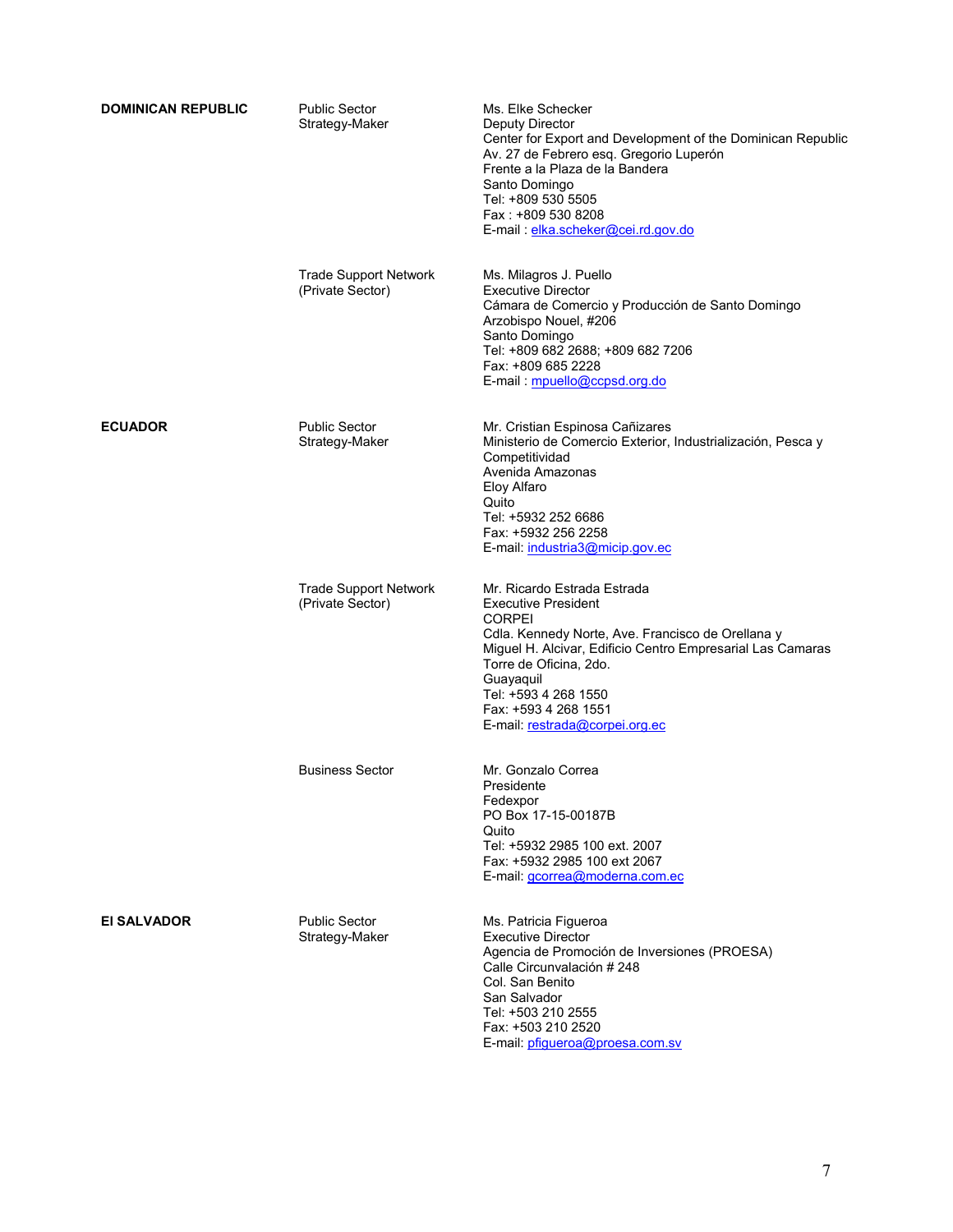| <b>EL SALVADOR</b><br>(Cont'd) | <b>Trade Support Network</b><br>(Private Sector) | Mr. Federico Colorado<br>President<br>Asociación Nacional de la Empresa Privada (ANEP)<br>1a Calle Pte. y 71a Av. Norte #204<br>Col. Escalón, aptdo 1204<br>San Salvador<br>El Salvador<br>Tel: +503 245 1827<br>Fax: +503 223 8932<br>E-mail. comunicaciones.anep@telesal.net<br>aneppresidencia@telnet.net |
|--------------------------------|--------------------------------------------------|--------------------------------------------------------------------------------------------------------------------------------------------------------------------------------------------------------------------------------------------------------------------------------------------------------------|
| <b>ERITREA</b>                 | <b>Public Sector</b><br>Strategy-Maker           | Mr. Mohammed Iman Abdu<br>Director of International Trade Relations<br>Ministry of Trade and Industry<br>P.O. Box 1844<br>Tel: +291 1115188 / 117944<br>Fax: +291 1124175 / 120586                                                                                                                           |
|                                |                                                  | Mr. Stifanos Habte<br>Director General<br>Foreign Trade<br>Ministry of Trade and Industry<br>P.O. Box 1844<br>Tel: +291 1115188 / 117944 / 8386<br>Fax: +291 1124175 / 120586                                                                                                                                |
|                                | <b>Trade Support Network</b><br>(Private Sector) | Mr. Akberom Tedla Sebhatu<br>Secretary General<br>Eritrean National Chamber of Commerce<br>P.O.Box 586<br>Asmara<br>Tel : +291 1 121589<br>Fax: +291 1 120138<br>E-mail: encc@gemel.com.er                                                                                                                   |
|                                | <b>Business Sector</b>                           | Ms. Saba Mebrahtu<br>General Manager<br>Camillia Company<br>P.O. Box 5465<br>Asmara<br>Tel: +291 1 126746 (Off) /+291 1 123626 (Res)<br>Fax: +291 1 126746 (Off)<br>E-mail: semiyem@yahoo.com; jil03@tfanus.com.er                                                                                           |
| <b>ETHIOPIA</b>                | <b>Public Sector</b><br>Strategy-Maker           | Mr. Gizaw Molla<br><b>Director General</b><br><b>Ethiopian Export Promotion Agency</b><br>Addis Ababa<br>Tel: +251 1 504481 /504476<br>Fax: +251 1 505192<br>E-mail: tpaddis@telecom.net.et, danchem19@yahoo.com                                                                                             |
|                                | <b>Business Sector</b>                           | Mr. Alem Asfaw<br>General Manager<br>Ethiopia Tannery Share Company<br>P.O. Box 5628<br>Addis Aba<br>Tel: +251 1 513 691<br>Fax: +251 1 512 822<br>E-mail: ethtannery@gelecom.net.et                                                                                                                         |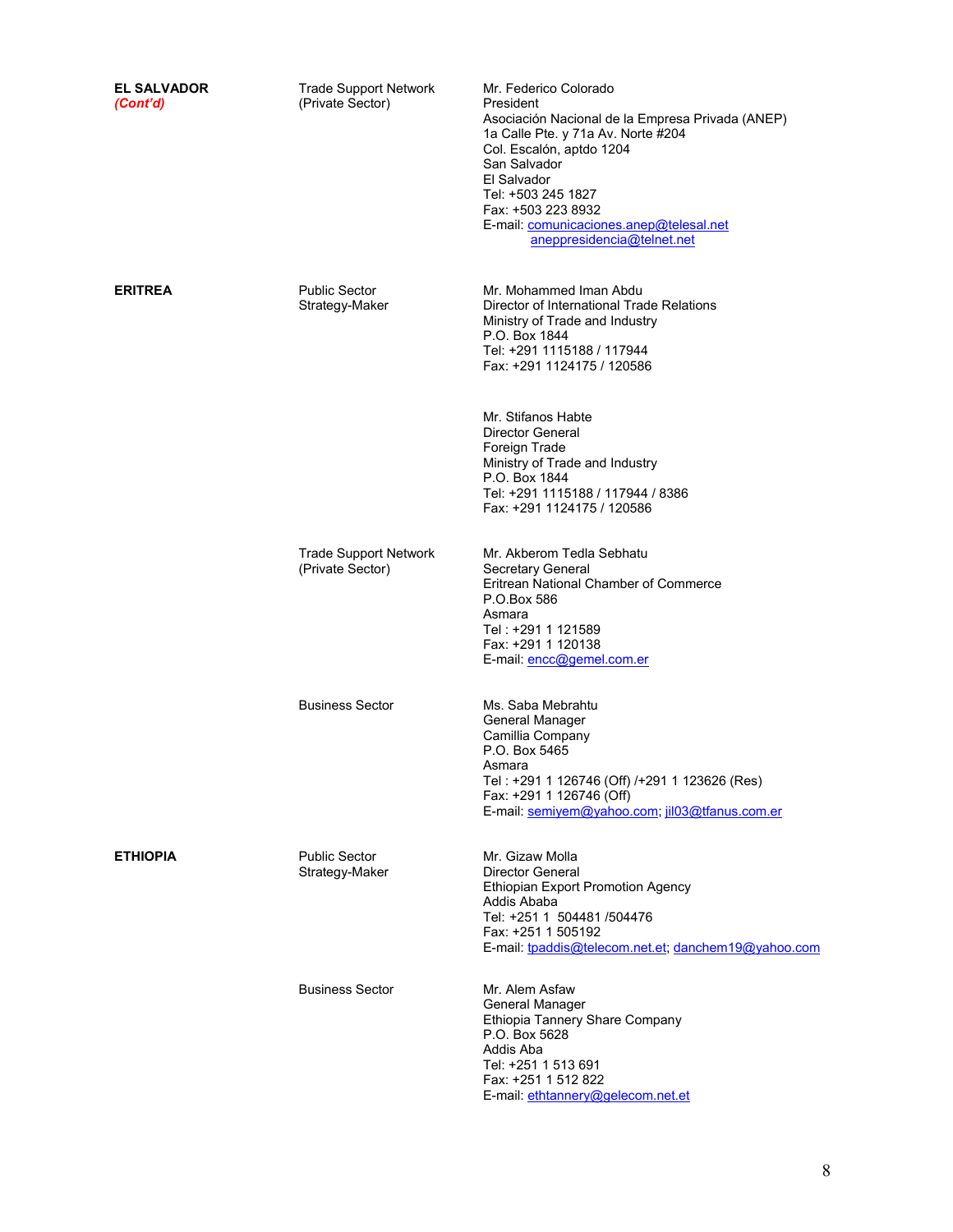| <b>GAMBIA</b>    | <b>Public Sector</b><br>Strategy-Maker           | Mr. Tamsir Manga<br><b>Permanent Secretary</b><br>Department of State for Trade, Industry and Employment<br>Independence Drive<br>Banjul<br>Tel: +220 228392 / 20 11 12<br>Fax: +220 22 77 56<br>E-mail: esl@ganet.gm                                                                                                                                                                                                                    |
|------------------|--------------------------------------------------|------------------------------------------------------------------------------------------------------------------------------------------------------------------------------------------------------------------------------------------------------------------------------------------------------------------------------------------------------------------------------------------------------------------------------------------|
|                  | <b>Trade Support Network</b><br>(Private Sector) | Mr. Bai Matarr Drammeh<br>Gambia Chamber of Commerce and Industry<br>55 Kairaba Avenue<br>K.S.M.D, P. O. Box 3382<br>Serrekunda, Banjul<br>Tel: +220 496125/ 229153<br>Fax: +220 227756<br>E-mail: mod@ganet.gm                                                                                                                                                                                                                          |
| <b>GHANA</b>     | <b>Public Sector</b><br>Strategy-Maker           | Mr. Daniel Hagan<br><b>Chief Commercial Officer</b><br>Director of Export Development and Foreign Trade<br>Ministry of Trade, Industry and PSI<br>P.O. Box M 47<br>Accra<br>Fax: +233 21664115<br>E-mail: kwesihagan@hotmail.com                                                                                                                                                                                                         |
|                  | <b>Trade Support Network</b><br>(Public Sector)  | Mr. Collins Boateng<br><b>Executive Secretary</b><br><b>Ghana Export Promotion Council</b><br>Republic House<br>P.O. Box M. 146<br>Accra<br>Tel: +233 21 228813; +233 21 228620; +233 21 228830<br>E-mail: gepc@ighmail.com                                                                                                                                                                                                              |
|                  | <b>Trade Support Network</b><br>(Private Sector) | Mr. Osei Boeh-Ocansey<br>Director General<br>Private Enterprise Foundation<br>P.O.Box C1 1671<br>Cantonments<br>Accra<br>Tel: +233 21 515508; +233 21 515509<br>Fax: +233 21 515600<br>E-mail: oboehocansey@yahoo.com, info@pefghana.org                                                                                                                                                                                                 |
| <b>GUATEMALA</b> | <b>Trade Support Network</b><br>(Private Sector) | Mr. Juan Carlos Paiz<br>Vicepresident<br><b>AGEXPRONT</b><br>15 Avenida 14-72<br>Zona 13<br>Ciudad de Guatemala 01004<br>Tel: +502 362 2002<br>Fax: +502 362 1996<br>E-mail. vera.calderon@agexpront.org.gt<br>Ms. Josefita Pardo<br>Foreign Trade Analyst<br>Cámara de Comercio de Guatemala<br>10 Calle 3-80 Zona 1<br>Ciudad de Guatemala 01001<br>Tel: +502 384 8745<br>Fax: +502 365 8145<br>E-mail: jpardo@camaradecomercio.org.gt |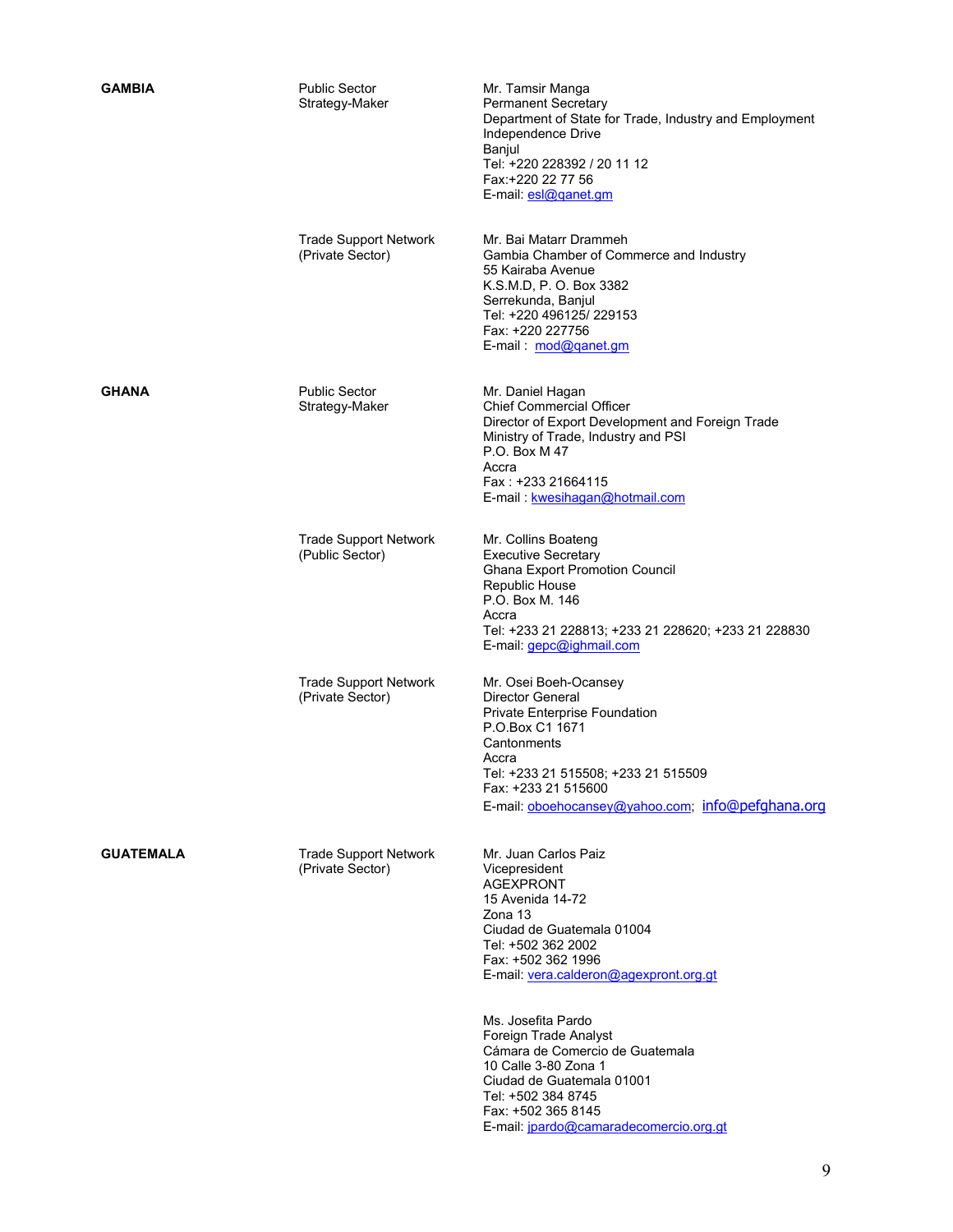| <b>GUATEMALA</b><br>(Cont'd) | <b>Business Sector</b>                           | Mr. Marco Tulio Molina Tejeda<br>Director Ejecutivo<br>Gremial de Fabricantes de Productos Farmaceuticos<br>9a. Avenida 10-72, zona 1, Edificio Santa Cruz<br>Ciudad de Guatemala 01001<br>Tel: +502 2052085<br>Fax: +502 251 0751<br>E-mail: mrmolina@terra.com.gt            |
|------------------------------|--------------------------------------------------|--------------------------------------------------------------------------------------------------------------------------------------------------------------------------------------------------------------------------------------------------------------------------------|
| <b>HAITI</b>                 | <b>Public Sector</b><br>Strategy-Maker           | Mr. Henri Robert Severe<br>Membre du Cabinet du Ministre<br>Ministère du Commerce et de l'Industrie<br>Rue Légitime 8<br>Champs de Mars<br>Port-au-Prince<br>Tel: +509 221 8707; +509 221 3103<br>Fax: +509 222 8284; +509 223 5950<br>E-mail : severehenri robert@hotmail.com |
|                              | <b>Business Sector</b>                           | Mr. Pierre Léger<br>General Manager<br>Agrisupply<br>172 rue du Centre<br>Port-au-Prince<br>Tel: +5092225619; +509 2860432<br>Fax: +509 222 5617<br>E-mail: pierreleger33@hotmail.com                                                                                          |
| <b>IRAN</b>                  | <b>Public Sector</b><br>Strategy-Maker           | Mr. Mohammad Hossein Adeli<br>Deputy Foreign Minister for Economic Affairs<br>Ministry of Economic Affairs<br>Ferdowsi Ave.<br>Koshk St., Building No.1<br>Tehran<br>Tel: +9821 3900190<br>Fax: +9821 3900195<br>E-mail: adeli@mfa.gov.ir                                      |
|                              |                                                  | Mr. Seyyed Jalaledin Alavi Sabzevari<br>Deputy Director of the Department<br><b>Economic Regional Cooperation</b><br>Ministry of Foreign Affairs<br>St. Emam Khomeini SQ Ebn e Sina<br>Tehran<br>Tel: +9821 3211<br>Fax: +9821 3113149<br>E-mail: matbuat@mfa.gov.ir           |
|                              | <b>Trade Support Network</b><br>(Private Sector) | Mr. Ali Rashidee<br>Director, Research Centre<br>Association of Exporters of Industrial and Mineral Goods and<br><b>Engineering Services</b>                                                                                                                                   |
| JAMAICA                      | <b>Trade Support Network</b><br>(Public Sector)  | Ms. Patricia Francis<br>President<br>Jamaica Promotions Corporation (JAMPRO)<br>18 Trafalgar Road<br>Kingston 10<br>Tel: +876 978 7755<br>Fax: +876 946-0090<br>E-mail: pfrancis@jamprocorp.com                                                                                |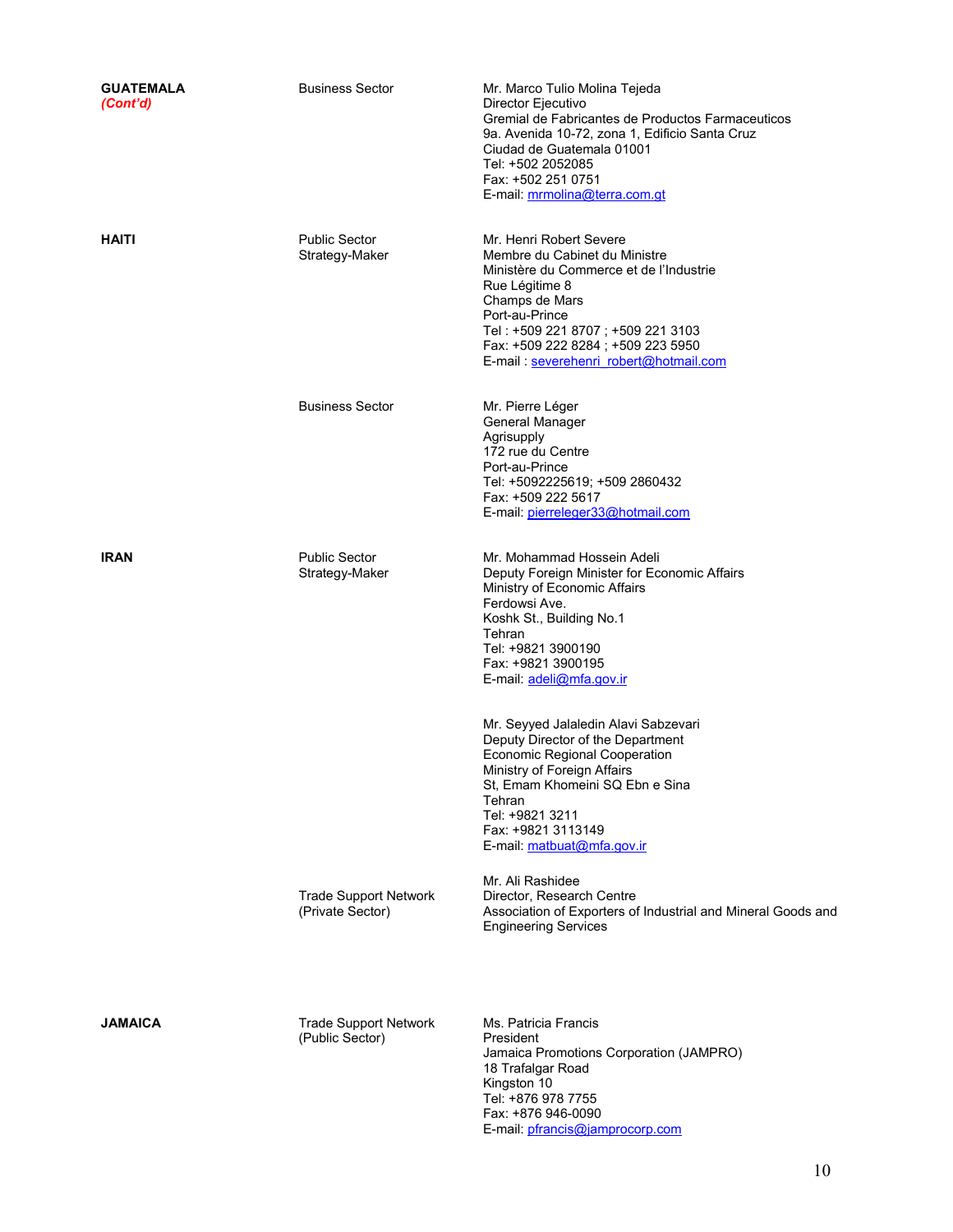| JAMAICA<br>(Cont'd)    | <b>Business Sector</b>                           | Mr. Derrick Reckord<br>Grace Kennedy Exports Trading Ltd.<br>39-41 Second Street<br><b>Newport West</b><br>Kingston 13<br>Tel: +876 923 5120<br>Fax: +876 923 5332<br>E-mail: derrick.reckord@gkco.com                                                            |
|------------------------|--------------------------------------------------|-------------------------------------------------------------------------------------------------------------------------------------------------------------------------------------------------------------------------------------------------------------------|
| <b>KENYA</b>           | <b>Public Sector</b><br>Strategy-Maker           | Mr. Simon Kamanu<br>Ministry of Trade and Industry<br>P.O. Box 43137<br>Nairobi<br>Fax: +254 2031 5011<br>E-mail: kextrade@africaonline.co.ke                                                                                                                     |
|                        | <b>Trade Support Network</b><br>(Private Sector) | Mr Matanda Wabuyele<br><b>Chief Executive</b><br>Kenya Export Promotion Council<br>P.O. Box 40247<br>Nairobi<br>Tel: +254 2 228 534; +254 2 228 538<br>Fax: +254 2 218 013; +254 2 218 013                                                                        |
|                        |                                                  | Mr. Raphael Mwai<br>Chairman<br>Association of Professional Societies of East Africa<br>Nairobi<br>Tel: +254 2 4450328<br>E-mail: fama@africaonline.co.ke                                                                                                         |
|                        | <b>Business Sector</b>                           | Mr. Isaac Mburu Njoroge<br>AMC - ALMACO Management Consultants Ltd.<br>Harambee Avenue<br>Jeevan Bharati Hse<br>P.O. Box 57193, City Square<br>Nairobi<br>Tel: +254 2 251478; +254 2 248256<br>Fax: +254 2 251465<br>E-mail: almaco@nbnet.co.ke                   |
| <b>KYRGYZ REPUBLIC</b> | <b>Public Sector</b><br>Strategy-Maker           | Mr. Kubat Kanimetov<br>Head of the Economic Policy Department<br>Office of President of the Kyrgyz Republic<br>Room 429, Government House<br>205 Chui Pr.<br>Bishkeke 720003<br>Tel: +996 312 66 5333<br>Fax: +996 312 66 42 94<br>E-mail k.kanimetov@mail.gov.kg |
|                        | <b>Private Sector</b>                            | Mr. Tolondu Toichubaev<br><b>MNT Consulting</b><br><b>Bishkek 720075</b><br>Tel: +996 312 512300<br>Mob: +996 502 588070<br>E-mail: moichubaev@mnt.kg                                                                                                             |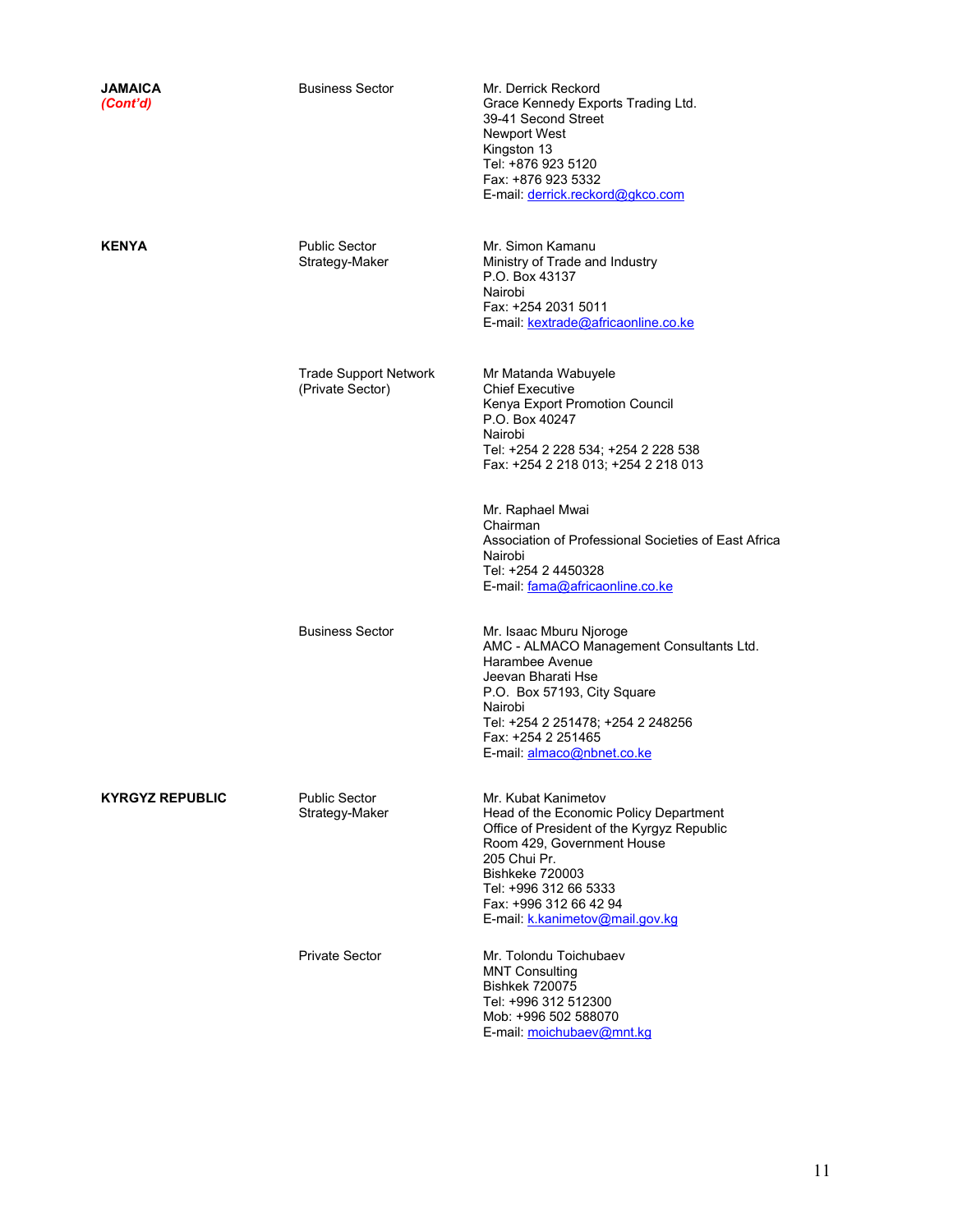| <b>LAOS</b>      | <b>Public Sector</b><br>Strategy-Maker           | Mr. Khenethong Sisouvong<br><b>Executive Director</b><br>Lao Trade Promotion Center<br>Ministry of Commerce<br>20 A-B, Norodom Boulevard<br>Phnom Penh<br>Tel: +85621216207<br>Mob: +856 20 514467<br>Fax: +856 21213623<br>E-mail: laotpc@mail.com        |
|------------------|--------------------------------------------------|------------------------------------------------------------------------------------------------------------------------------------------------------------------------------------------------------------------------------------------------------------|
|                  | <b>Trade Support Network</b><br>(Private Sector) | Mr. Khampanh Sengthongkham<br>Secretary General<br>Lao National Chamber of Commerce and Industry<br>P.O. Box 4596<br>Vientiane, Lao PDR<br>Tel: +856 21 219224<br>Fax: +856 21 219223<br>E-mail: laocci@laotel.com                                         |
| <b>MALI</b>      | <b>Trade Support Network</b><br>(Private Sector) | Mr. Mamadou Konate<br><b>CCIM</b><br>Djelibougou, Rue 292, porte 140,<br>Bamako<br>Tel: +223 223 6879<br>Mobile: +223 672 0386<br>E-mail: moderateur@afribone.net.ml                                                                                       |
| <b>MALAWI</b>    | <b>Trade Support Network</b><br>(Public Sector)  | Mr. L.M. Chaluluka<br>General Manager<br><b>Malawi Export Promotion Council</b><br>Victoria Avenue<br>P.O. Box 1299<br><b>Blantyre</b><br>Tel: +265 1 620 499<br>Fax: +265 1 635 429<br>E-mail: mepco@malawi.net                                           |
|                  | <b>Trade Support Network</b><br>(Private Sector) | Mr. Chancellor Kaferapanjira<br><b>Chief Executive</b><br>Malawi Confederation of Chambers of Commerce & Industry<br>P.O. Box 258<br><b>Blantyre</b><br>Tel: + 265 1 671 988/431<br>Fax: +265 1 882 1177<br>E-mail: mcci@comw.net; ckaferapanjira@mcci.org |
| <b>MAURITIUS</b> | <b>Public Sector</b><br>Strategy-Maker           | Mr. André Paul<br>Senior Officer<br>Ministry of Industry and International Trade<br>7th floor, Air Mauritius Centre<br>Port Louis<br>Tel: +230 210 7100<br>Fax: +230 212 63 68; +230 211 0855; +230 212 8201<br>E-mail:mind@mail.gov.mu                    |
|                  | <b>Trade Support Network</b><br>(Private Sector) | Mr. Raj Makoond<br>Director<br>Joint Economic Council<br>Place d'Armes<br>Port Louis<br>Tel: +230 211 29 80<br>Fax +230 211 31 41<br>E-mail: jec@intnet.mu                                                                                                 |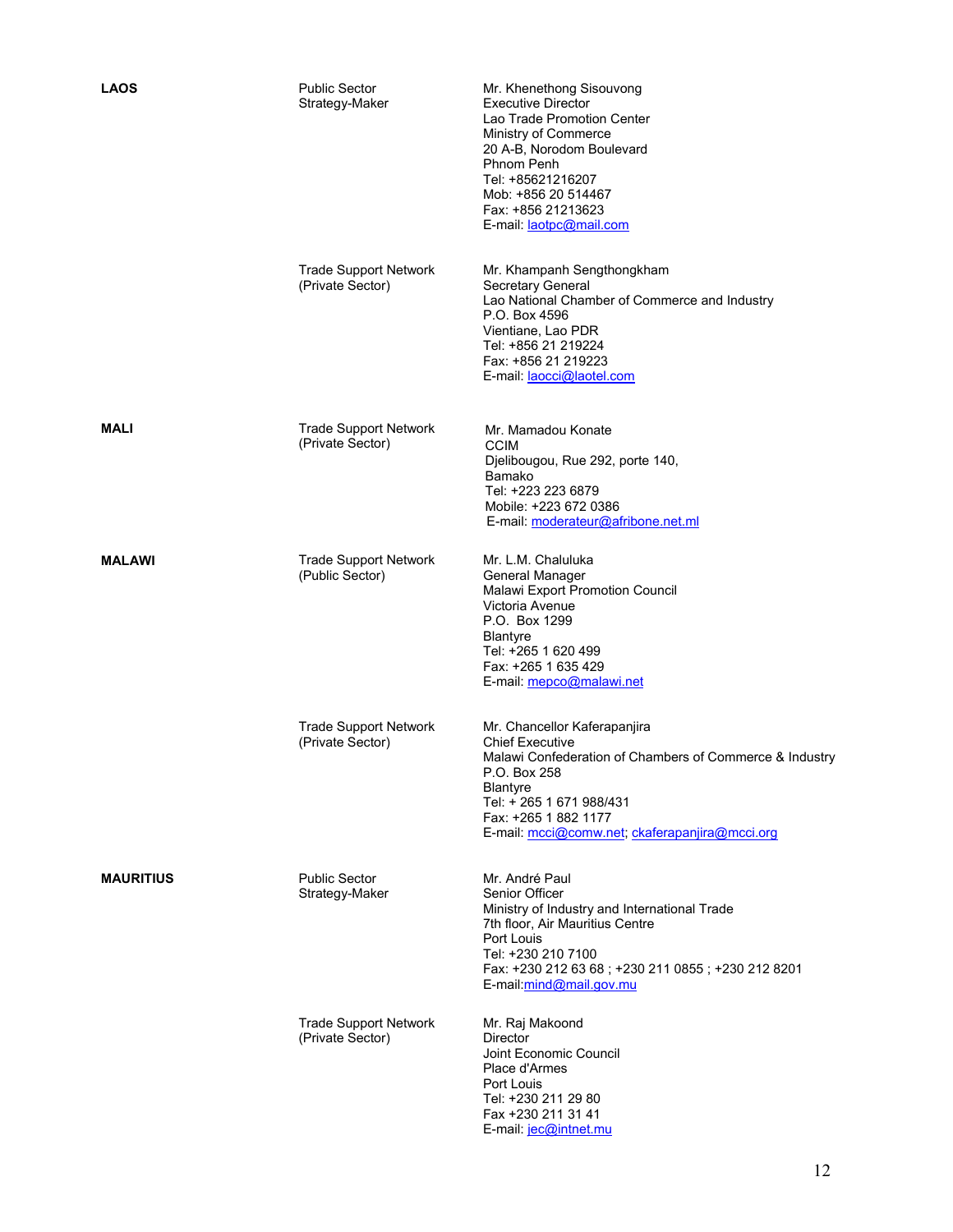**MEXICO** Trade Support Network (Private Sector)

Mr. Humberto Molina Medina Deputy General Director, Planning **Bancomext** Periférico Sur 4333 Col. Jardines en la Montaña 14210 Mexico D.F Tel: +5255 449 9330 Fax: +5255 449 9572 E-mail : hmolinam@bancomext.gob.mx

Mr. Gabriel Barrera Pérez Executive Director, International Promotion Bancomext Periférico Sur 4333 Col. Jardines en la Montaña 14210 Mexico D.F Tel: +5255 449 9071 / 9078 Fax: +5255 449 9163 E-mail : gbarrera@bancomext.gob.mx

Mr. Carlos Casas Guerrero Executive Director, Promotional Services Bancomext Periférico Sur 4333 Col. Jardines en la Montaña 14210 Mexico D.F Tel: +5255 449 9186 Fax: +5255 449 9182 E-mail : ccasas@bancomext.gob.mx

Mr. Enrique Franco Oropeza Director, Public Affairs Bancomext Periférico Sur 4333 Col. Jardines en la Montaña 14210 Mexico D.F Tel: +5255 481 6215 Fax: +5255 481 6137 E-mail : efranco@bancomext.gob.mx

Mr. Juan Carlos Téllez-Girón Barrón Manager, International Services **Bancomext** Periférico Sur 4333 Col. Jardines en la Montaña 14210 Mexico D.F Tel: +525 544 9045 Fax: +525 5449 9086 E-mail: jtellez@bancomext.gob.mx

Trade Support Network (Public Sector)

Ms. Yeidckol Polevnsky Gurwitz Presidenta Nacional Cámara Nacional de la Industría de Transformación (Canacintra) Avenida San Antonio 256, Col. Ampliacion Napoles 03849 México D.F. Tel: +525 5563 5100; +525 5563 5381 Fax: +525 5598 8084 E-mail: ssaucedo@canacintra.org.mx ypolevnsky@canacintra.org.mx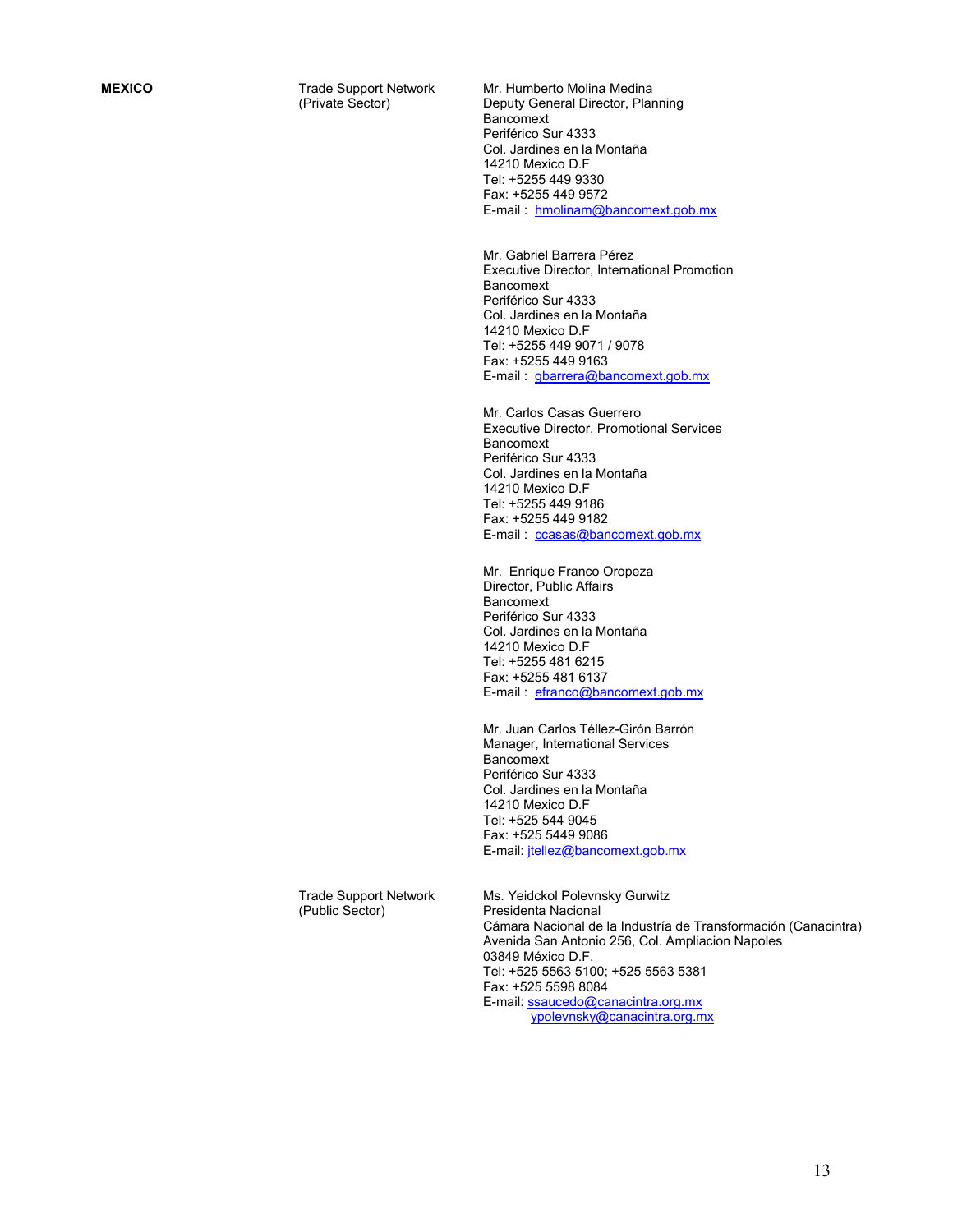| <b>MOZAMBIQUE</b> | <b>Public Sector</b><br>Strategy-Maker           | Mr. Salvador Namburete<br>Vice-Minister<br>Ministry of Industry and Trade<br>Praca 25 de Junho, 3000<br>P. O. Box 1831<br>Maputo<br>Tel: +258 1 352633 / 320 691<br>Fax: +258 1 430 058<br>E-mail: snamburete@mict.imoz.com, snambure@virconn.com                                            |
|-------------------|--------------------------------------------------|----------------------------------------------------------------------------------------------------------------------------------------------------------------------------------------------------------------------------------------------------------------------------------------------|
|                   |                                                  | Ms. Ana Maria Alberto<br><b>Trade Officer</b><br>Permanent Mission of Mozambique to the UN<br>Rue Gautier 13<br>1201 Geneva<br>Switzerland<br>Tel: +41 22 901 1783<br>Fax: +41 22 901 1784<br>E-mail: aaberto@hotmail.com                                                                    |
|                   | <b>Trade Support Network</b><br>(Private Sector) | Mr. Sérgio Chitará<br>Director Executivo<br>Confederação Das Associações Económicas de Moçambique<br>Av. 10 de Novembro<br>Recinto da Facim<br>Maputo<br>Tel: +258 1 311734; +258 1 311735<br>Fax +258 1 311 732<br>E-mail: schitar@cta.org.mz                                               |
| <b>NICARAGUA</b>  | <b>Public Sector</b><br>Strategy-Maker           | Mr. Iván Saballos<br>Secretario Técnico de la Comisión Nacional de<br>Promoción de Exportaciones<br>Ministerio de Fomento, Industria y Comercio<br>Km 6 Carretera a Masaya<br>Managua<br>Tel: +505 2670 012<br>Fax: +505 2670 176<br>E-mail: <b>Ivan.Saballos@mific.gob.ni</b>               |
|                   | <b>Trade Support Network</b><br>(Private Sector) | Mr. Roberto Brenes<br>Director Eiecutivo<br>Asociación de Productores y Exportadores Nicaraguenses de<br>Productos no tradicionales (APENN)<br>Hotel Mansión Teodolina 3 c. Casa 1150, Bolonia<br>Managua<br>Tel: +505 2686 053<br>Fax: +505 2665 160<br>E-mail: roberto.brenes@apenn.org.ni |
| <b>NIGERIA</b>    | <b>Public Sector</b><br>Strategy-Maker           | Mr. Ibikunlwe Amosun<br>Chairman<br>Senate Committee on Commerce<br>Abuja                                                                                                                                                                                                                    |
|                   |                                                  | Mr. Segun Sorunke<br><b>Special Assistant</b><br>Senate Committee on Commerce<br>Abuja                                                                                                                                                                                                       |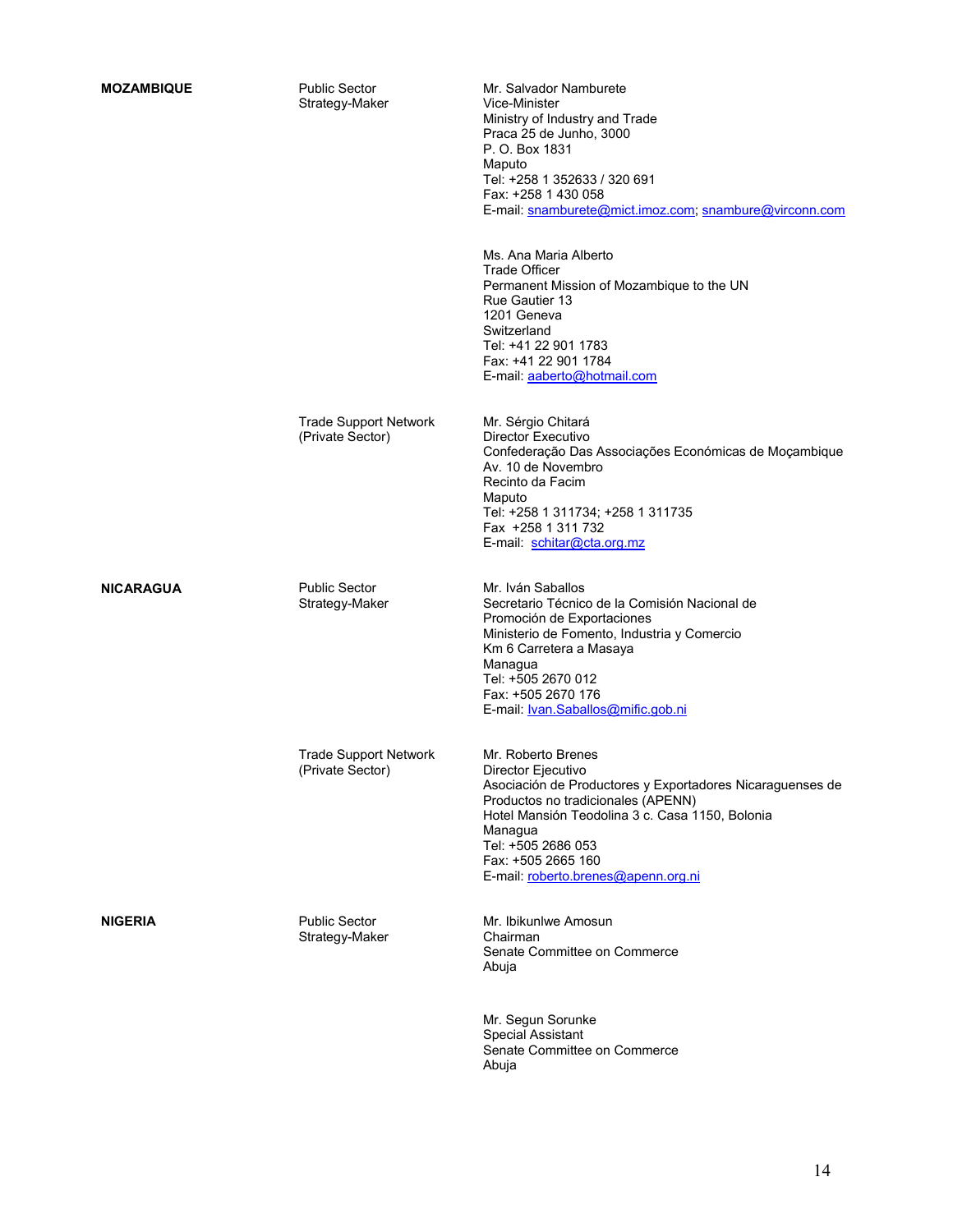| NIGERIA<br>(Cont'd) | <b>Trade Support Network</b><br>(Public Sector)  | Mr. David Adulugba<br><b>Executive Director</b><br>Nigeria Export Promotion Council<br>Tel: +2349 523 0933<br>Fax: +2349 523 0981                                                                                                                                                  |
|---------------------|--------------------------------------------------|------------------------------------------------------------------------------------------------------------------------------------------------------------------------------------------------------------------------------------------------------------------------------------|
|                     |                                                  | Mr. Henry Otowo<br><b>Special Assistant</b><br>Directorate cadre personnel<br>Nigeria Export Promotion Council                                                                                                                                                                     |
|                     |                                                  | Mr. Rimamnyang Gadin<br><b>Director</b><br><b>Trade Information Insentives</b><br>Nigeria Export Promotion Council                                                                                                                                                                 |
|                     | <b>Trade Support Network</b><br>(Private Sector) | Mr. Prince Idiong<br>Association of Nigerian Exporters<br>Lagos                                                                                                                                                                                                                    |
|                     | <b>Business Sector</b>                           | Mr. Femi Boyede<br><b>Chief Executive</b><br>Koinonia Ventures Ltd.<br>1st floor, Man House<br>77, Obafemi Awolowo Way<br>P.O. Box 4153 Ikeja<br>Lagos<br>Tel: +234 1 4933290<br>Fax: +234 1 4933290<br>E-mail: arino99@yahoo.com; femiboyede@hyperia.com;<br>koinonia@hyperia.com |
| PAKISTAN            | <b>Public Sector</b><br>Strategy-Maker           | Mr. Kamal Afsar<br>Secretary<br>Ministry of Commerce<br>A-Block Pak Sect.<br>Islamabad<br>Tel: +925 1 92 10277; +925 1 92 01816<br>Fax: +925 1 92 05241<br>E-mail: secy@commerce.gov.pk                                                                                            |
|                     | <b>Trade Support Network</b><br>(Public Sector)  | Mr. Tariq Iqbal Puri<br>Vice Chairman and CEO<br><b>Export Promotion Bureau</b><br>Finance and Trade Centre<br>5th floor - Sxaxraee, Saisal<br>Karachi 74400<br>Tel: +922 1 920 6485<br>E-mail: stpuri@wol.net.pk , epb@epb.gov.pk                                                 |
|                     | <b>Business Sector</b>                           | Mr. Wajid Jawad<br>Chairman<br>Associated Garments Industry Pakistan Private Ltd.<br>Plot No. 4C 3-A, Nazimabad<br>Karachi<br>Tel: + 9221 669 8973; +9221 668 9870<br>Fax: +9221 668 8822; +9221 668 9876<br>E-mail: wajidjawad@hotmail.com                                        |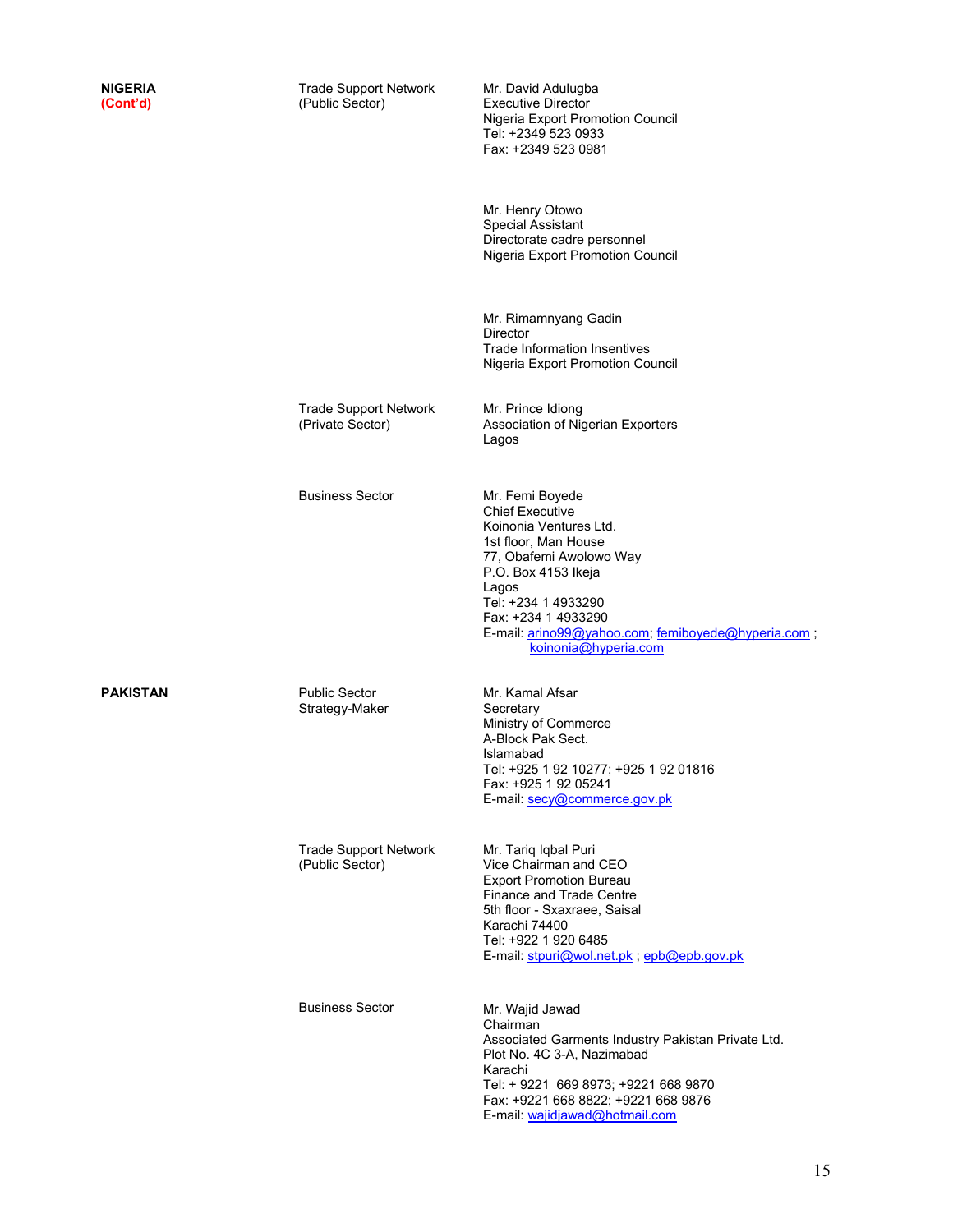| <b>PAKISTAN</b><br>(Cont'd) | <b>Business Sector</b>                           | Mr. Abdul Aziz Memon<br>Chairman<br>Kings Group<br>91 Sharah-e-Iran<br>Clifiton<br>Karachi 75600<br>Tel: +9221 586 7771<br>Fax: +9221 587 0468; +9221 587 2364<br>E-mail: kingtex@khi.compol.com; azizkingtex@cyber.net.pk                                                                                            |
|-----------------------------|--------------------------------------------------|-----------------------------------------------------------------------------------------------------------------------------------------------------------------------------------------------------------------------------------------------------------------------------------------------------------------------|
| <b>PARAGUAY</b>             | <b>Public Sector</b><br>Strategy-Maker           | Mr. Carlos Paris<br><b>General Director</b><br>Ministerio de Industria y Comercio<br>Av. España 323<br>Asunción<br>Tel: +59521 204 793<br>Fax: +59521 213 970<br>E-mail: cparis@mic.gov.py                                                                                                                            |
|                             | <b>Trade Support Network</b><br>(Public Sector)  | Mr. Andrés Trociuk<br><b>Member Business Council</b><br><b>PROPARAGUAY</b><br>President<br>National Organization to Promote Competitiveness<br>Strategies (ONPEC)<br>Tel: +595 761 205 / 384 -5<br>E-mail: atrociuk@itacom.com.py; suprema@telesurf.com.py                                                            |
| <b>PERU</b>                 | <b>Public Sector</b><br>Strategy-Maker           | Mr. Juan Carlos Mathews<br>Director de Comercio<br>Ministerio de Comercio Exterior y Turismo<br>Calle Uno Nº 050 - Urb. Córpac - San Isidro<br>Lima<br>Tel: +511 2243 347<br>Fax: +511 2243 352<br>E-mail: jmathews@mincetur.gob.pe                                                                                   |
|                             | <b>Trade Support Network</b><br>(Private Sector) | Mr. Alberto Ego Aguirre<br>President of Export Committee<br>Lima Chamber of Commerce<br>Gregorio Escobedo No. 398, Jesús María<br>Lima 11<br>Tel: +51 1 422 2706; +51 1 463 8080<br>Fax: +51 1 463 2837<br>E-mail: mppack@amauta.rcp.net.pe                                                                           |
| <b>PHILIPPINES</b>          | <b>Public Sector</b><br>Strategy-Maker           | Mr. Serafin Juliano<br><b>Director</b><br>Department of Trade and Industry<br>Bureau of Export Trade Promotion<br>6th Floor, New Solid Building<br>357 Sen. Gil Puyat Avenue<br>Makati City<br>Metro Manila 1200<br>Tel: +632 899 0133; +632 759 3381<br>Fax: +632 895 3654; +632 890 4707<br>E-mail: snj@gteb.gov.ph |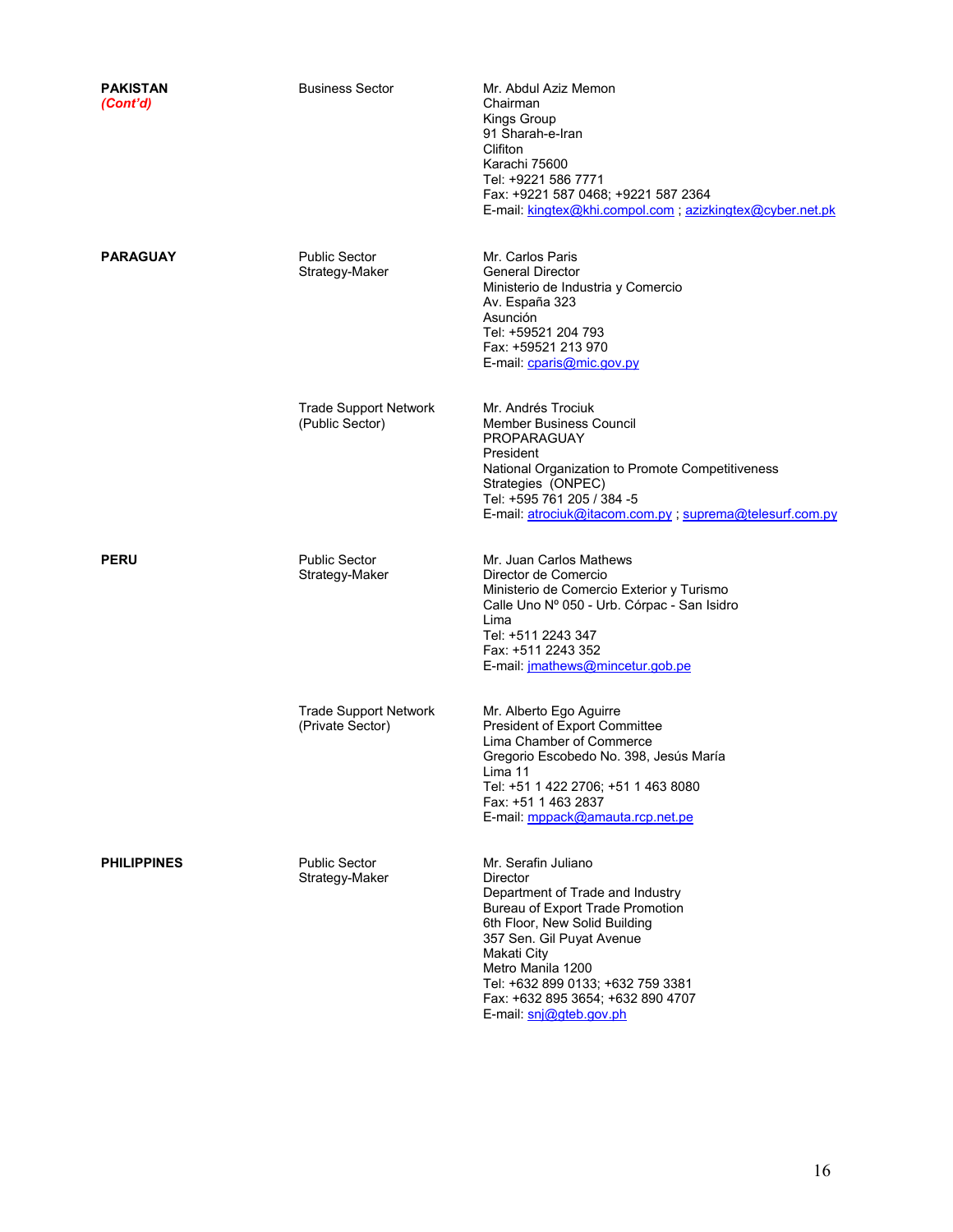| <b>PHILIPPINES</b><br>(Cont'd) | <b>Business Sector</b>                           | Mr. Virgilo Sanchez<br><b>Presidential Appointee</b><br><b>Export Development Council</b><br>7/F New solid Building<br>357 Sen. Gil Puyat Avenue<br>Makati City<br>Tel: +632 897 7608<br>Fax: +632 890 4645 / +632 741 6969<br>E-mail: edc@dti.gov.ph; makvel@pacific.net                                     |
|--------------------------------|--------------------------------------------------|---------------------------------------------------------------------------------------------------------------------------------------------------------------------------------------------------------------------------------------------------------------------------------------------------------------|
| <b>ROMANIA</b>                 | <b>Trade Support Network</b><br>(Public Sector)  | Mr. Marius Vitionescu<br>Director-General<br>Romanian Foreign Trade Center<br>Ministry of Industry and Commerce<br>17 Apolodor Street<br>P.O. box 42/3<br>Bucharest 70661, Romania<br>Tel: +40 1 335 34 45<br>Fax: +40 1 311 14 91<br>Email: office@traderom.ro ; mvitionescu@traderom.ro                     |
| <b>SAINT LUCIA</b>             | <b>Public Sector</b><br>Strategy-Maker           | Mr. Ben Emmanuel<br>Ag. Permanent Secretary<br>Ministry of Commerce, Tourism, Investment & Consumer Affairs<br><b>Heraldine Rock Building</b><br>The Waterfront, Fourth Floor<br>Waterfront<br>Castries<br>Tel: +1 758 452 2627<br>Fax: +1 758 453 7347<br>E-mail: mitandt@cand.lc                            |
|                                | <b>Trade Support Network</b><br>(Private Sector) | Mr. Brian Louisy<br><b>Executive Director</b><br>Chamber of Commerce, Industry & Agriculture<br>P O Box 482<br>Vide Boutielle<br>Castries<br>Tel: +1 758 452 3165<br>Fax: +1 758 453 6907<br>E-mail: chamber@candw.lc; info@stluciachamber.org                                                                |
|                                | <b>Private Sector</b>                            | Ms. Jackie Emmanuel<br><b>Strategy Facilitator</b>                                                                                                                                                                                                                                                            |
|                                | <b>Trade Support Network</b><br>(Private Sector) | Mr. Rodinald Sommer<br><b>Executive Vice President</b><br>St. Lucia Hotel & Tourism Association<br>P.O. Box 545, Castries<br>St. Lucia, W.I.<br>Tel.: +758 453 1811/452 5978<br>Fax: +758 452 7967<br>Email: sihta@candw.lc and dequatrix@yahoo.com                                                           |
| <b>SENEGAL</b>                 | <b>Public Sector</b><br>Strategy-Maker           | Mr. Magatte Ndoye<br>Chief, Commercial Expansion Division<br>Direction of Foreign Commerce<br>Ministry of SME and Commerce<br>Av. Léopold Sédar Senghor Building, 5th floor<br>P:O: Box 4057<br>Dakar, Senegal<br>Tel: +221821 5725<br>Mob: +2216430720<br>Fax: +2218220932<br>E-mail: magatndoye@hotmail.com |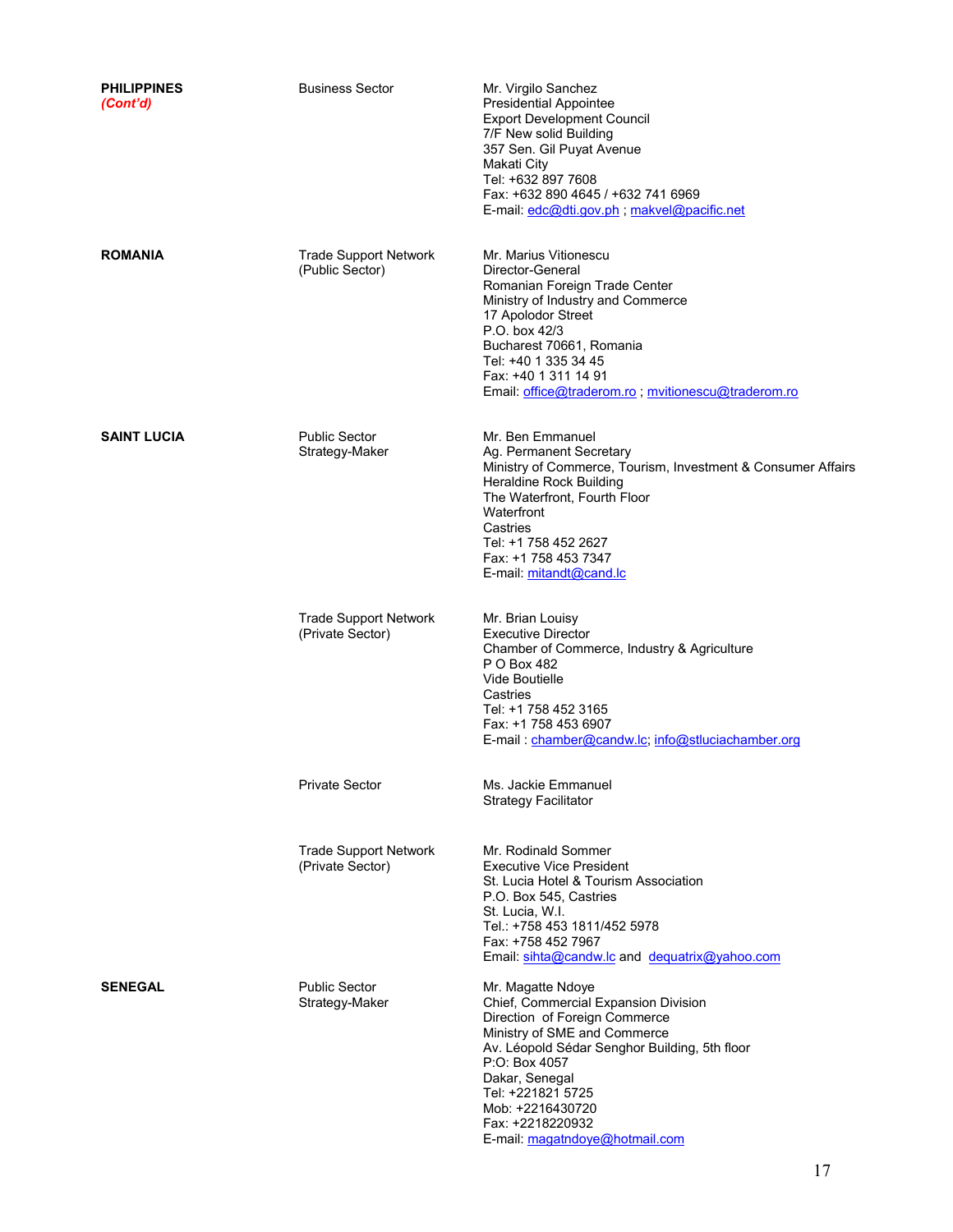| <b>SENEGAL</b><br>(cont'd) | <b>Private Sector</b>                  | Mr. Papa Nalla Fall<br>President<br>Economic and Financial Commission<br>Conseil National du Patronat du Sénégal<br>Tel: +221 821 5803<br>Fax: +221 8222842<br>E-mail: cnp@sentoo.sn                                                                                                                                                                                                                                                                                                                                                                           |
|----------------------------|----------------------------------------|----------------------------------------------------------------------------------------------------------------------------------------------------------------------------------------------------------------------------------------------------------------------------------------------------------------------------------------------------------------------------------------------------------------------------------------------------------------------------------------------------------------------------------------------------------------|
| <b>SRI LANKA</b>           | <b>Public Sector</b><br>Strategy-Maker | Mr. L. Geoffrey Tillekeratne<br>Director General<br>Sri Lanka Export Development Board<br>42, Navam Mawatha<br>Colombo 2<br>Tel: +94 1 300 705; +94 1 300 713<br>Fax: +94 1 300 715<br>E-mail: <b>Isgt@edb.tradenetsl.lk</b><br>Mr. Sampathwaduge Jayawickrema Silva<br>Ag. Director, Policy and Planning<br>Sri Lanka Export Development Board<br>42, Nawam Mawatha<br>Colombo <sub>2</sub><br>Tel: +94 1 300705<br>Fax: +94 1 300715<br>E-mail: sis@edb.tradenetsl.lk                                                                                        |
|                            | <b>Business Sector</b>                 | Mr. Lyn Fernando<br>Chairman and Managing Director<br>Creations (Pvt) Ltd.<br>No. 69 Pepiliyana Road<br>Gangodawila<br>Nugegoda<br>Tel: +94 1 890 087; +941 586 315<br>Fax: +94 1 856 502; +941 503 297<br>E-mail: lyn@creationsclothing.com                                                                                                                                                                                                                                                                                                                   |
| <b>SOUTH AFRICA</b>        | <b>Public Sector</b><br>Strategy-Maker | Mr. Riaan Le Roux<br>Senior Manager<br>Trade and Investment South Africa<br>Department of Trade and Industry<br>5,6,7 Floor, SABS Building<br>1 Dr Lategan Road, Groenkloof<br>Pretoria 0001<br>Tel: +27 (11) 254 9405 / 012 428 7661<br>Fax: +27 (12) 428 7852 / 3<br>E-mail: riaan@isa.org.za<br>Mr. Jardine Omar<br>Manager<br>Trade and Investment South Africa<br>Department of Trade and Industry<br>5,6,7 Floor, SABS Building<br>1 Dr Lategan Road, Groenkloof<br>Pretoria 0001<br>Tel: +27 (11) 254 9405 / 012 428 7661<br>Fax: +27 (12) 428 7852 / 3 |
|                            |                                        | Ms. Carin Voges<br>Manager, Strategic Planning<br>Trade and Investment South Africa<br>Department of Trade and Industry<br>5,6,7 Floor, SABS Building<br>1 Dr Lategan Road, Groenkloof<br>Pretoria 0001<br>Tel: +27 (11) 254 9405 / 012 428 7661<br>Fax: +27 (12) 428 7852 / 3                                                                                                                                                                                                                                                                                 |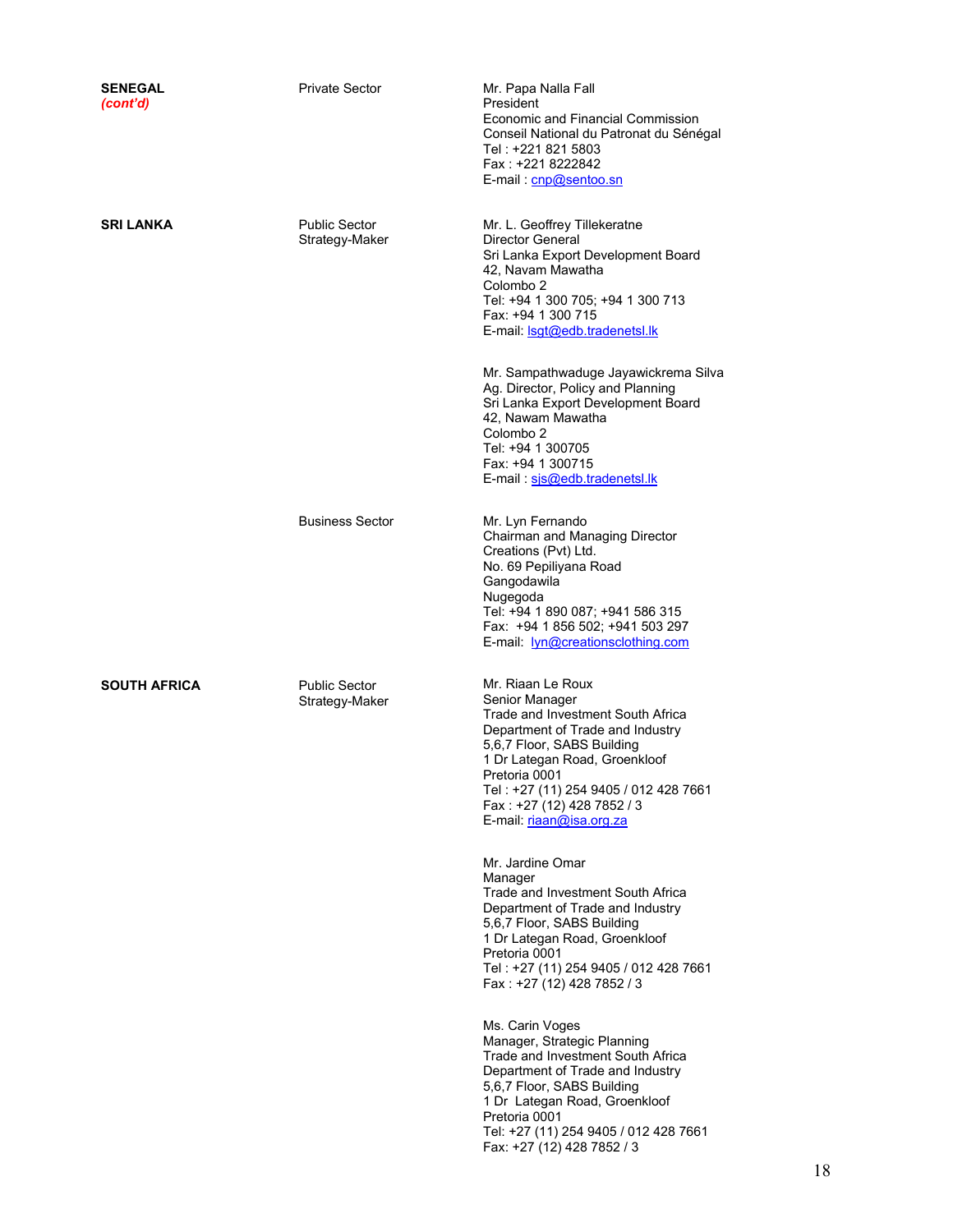| <b>SOUTH AFRICA</b><br>(Cont'd)            | <b>Business Sector</b>                           | Mr. Robin Cranna<br><b>Chief Executive Officer</b><br>South African Print and Packaging Export Council                                                                                                                                                                                  |
|--------------------------------------------|--------------------------------------------------|-----------------------------------------------------------------------------------------------------------------------------------------------------------------------------------------------------------------------------------------------------------------------------------------|
| TAJIKISTAN                                 | <b>Public Sector</b><br>Strategy-Maker           | Mr. Anvar Ibragimov<br>Head of WTO Sector<br>Ministry of Economy and Trade<br>Republic of Tajikistan<br>Dushanbe 734002<br>37 Bokhtar St.<br>Tel: +992 372 21 69 01<br>Fax: +992 372 21 38 64<br>E-mail: anvarbek@hotmail.com                                                           |
|                                            | <b>Business Sector</b>                           | Mr. Sukhrob Khoshmukhamedov<br><b>Marketing Director</b><br><b>INDIGO</b><br>23 Tursun-Zade St.<br>734025 Dushanbe<br>Tel: +992 372 23 21 21, +992 372 21 19 86<br>Fax: +992 372 23 21 23<br>E-mail: sukhrob@indigo.tajnet.com                                                          |
| <b>TANZANIA, UNITED</b><br><b>REPUBLIC</b> | <b>Public Sector</b><br>Strategy-Maker           | Ms. Taifa Asheko Ali<br><b>Trade Officer</b><br>Ministry of Trade, Industry, Marketing and Tourism<br>Zanzibar<br>Tel: +255 24 223 1141; +255 24 223 1143<br>Fax: +255 24 223 1517                                                                                                      |
|                                            | <b>Trade Support Network</b><br>(Private Sector) | Ms. Christine Kilindu<br><b>Chief Executive</b><br>Confederation of Tanzania Industries<br>P.O. Box 71783<br>Dar-es-Salaam<br>Tel : +255 22 2114954/ 2123802<br>Fax: +255 22 2115414<br>E-mail: cti@cats-net.com                                                                        |
|                                            | <b>Business Sector</b>                           | Mr. Deo Kafwa<br>General Manager<br>Mikono Ltd.<br>P.O. Box 114161<br>Dar-es-Salaam<br>Tel: +225 744 287 226; +255 228 63011<br>Fax: +255 22 2114261<br>E-mail: deokafwa@yahoo.com                                                                                                      |
| <b>THAILAND</b>                            | <b>Public Sector</b><br>Strategy-Maker           | Mr. Songchai Saisavetvaree<br>Deputy Director-General<br>The Department of Export Promotion (DEP)<br>44/100 Sanambinnaam Road, Bangkasor,<br>Muang<br>Nontaburi 11000<br>Tel: +662 5475670; +662 5077787; +662 5077792<br>Fax: +662 5475666; +662 5475667<br>E-mail: itcs@depthai.go.th |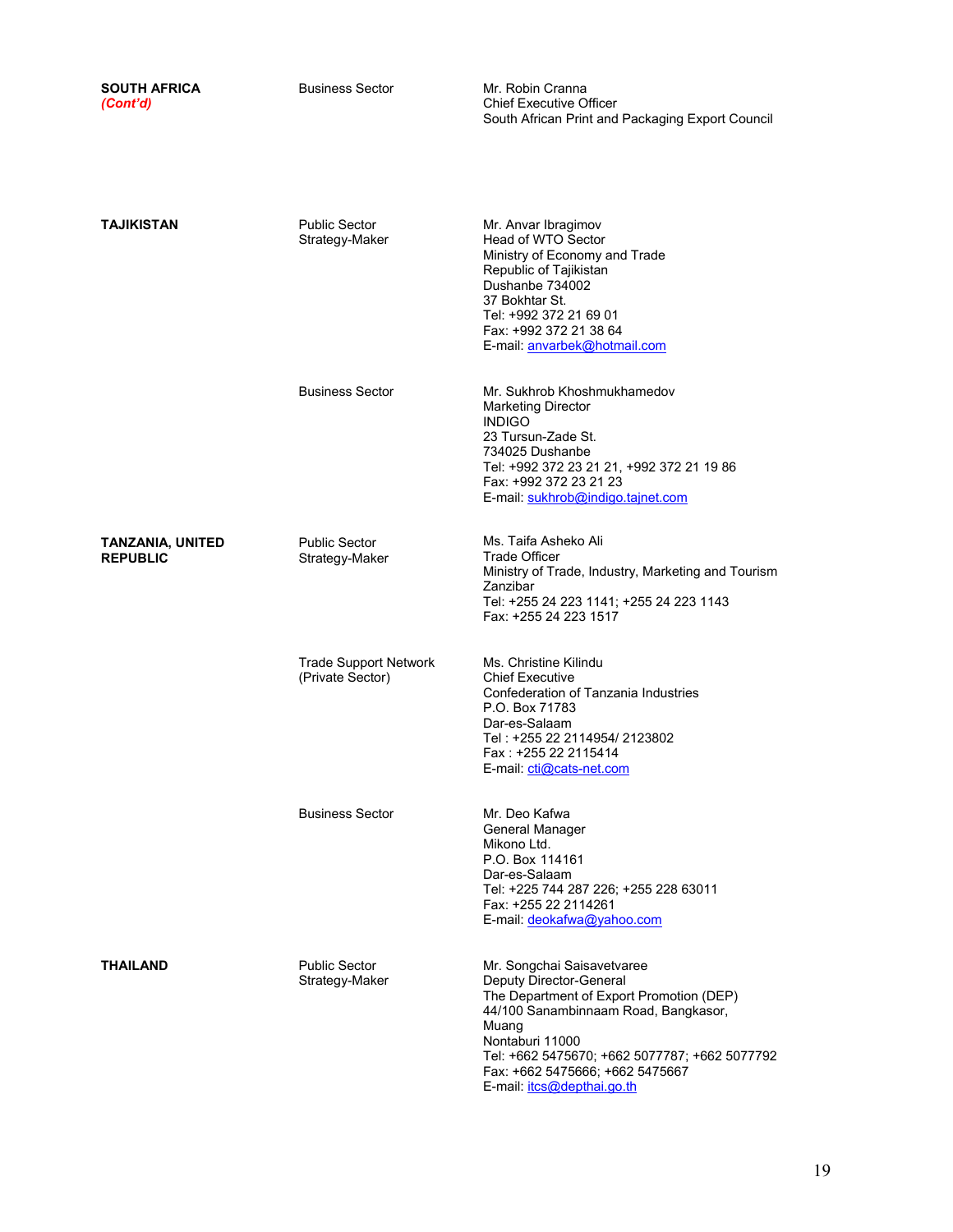| <b>THAILAND</b><br>(Cont'd)  | <b>Public Sector</b><br>Strategy-Maker           | Mr. Chaiwat Intrachatorn<br><b>Executive Director</b><br>Office of Export Planning<br>The Department of Export Promotion<br>44/100 Sanambinnaam Road<br>Bangkasor, Muang<br>Nontaburi 11000<br>Tel: +662 5475670, +662 5077787, +662 5077792<br>Fax: +662 5475666, +662 5475667<br>E-mail: itcs@depthai.go.th |
|------------------------------|--------------------------------------------------|---------------------------------------------------------------------------------------------------------------------------------------------------------------------------------------------------------------------------------------------------------------------------------------------------------------|
|                              | <b>Trade Support Network</b><br>(Public Sector)  | Mr. Rungruang Limchoopatipa<br><b>Chief Expert</b><br>Thailand Institute of Scientific and Technological Research<br>196 Phahonyothin Rd.<br>Chatuchak<br>Bangkok 10900<br>Tel: +662 579 5515 ext 1214<br>Fax: +662 3508<br>E-mail: rungruang@wethai.com                                                      |
|                              |                                                  | Mr. Pornsil Patchrintanakul<br>Secretary General<br>Joint WTO Committee<br>3rd Floor Board of Trade of Thailand<br>150/2 Rajchabopit Road<br>Bangkok 10200<br>Tel: +66 2 6221 860 ext 638<br>Fax: +66 2 2255 475<br>E-mail: pornsilp@cpf.co.th, sukanya@cpf.co.th                                             |
| <b>TRINIDAD &amp; TOBAGO</b> | <b>Public Sector</b><br>Strategy-Maker           | Ms. Donna De Four<br>Senior Economist<br>Ministry of Trade and Industry<br>Level 14<br>Riverside Plaza<br>Besson St. P.O. 5<br>Tel: +868 624 5339<br>Fax: +686 624 9594<br>E-mail: ddefour@tradeind.gov.tt                                                                                                    |
|                              | <b>Trade Support Network</b><br>(Private Sector) | Mr. Dav-Ernan Kowlessar<br>President<br>Trinidad and Tobago Manufacturer's Association<br>P.O. Box 1722<br>P.O.5<br>Tel: +868 628 4478<br>Fax: +868 622 8936<br>E-mail:davek@dykondevelopments.com                                                                                                            |
| TUNISIA                      | <b>Public Sector</b><br>Strategy-Maker           | Mr. Wajdi Khemakhem<br><b>Public Services Adviser</b><br>WTO relations officer<br>Ministry of Tourism, Commerce and Handicraft<br>37 Av. Khereddine Sacha 5th floor<br>1002 Tunis<br>Tel: +216 71 894 340<br>Fax: +216 71 795 745                                                                             |

E-mail: wajdi.k@ planet.tn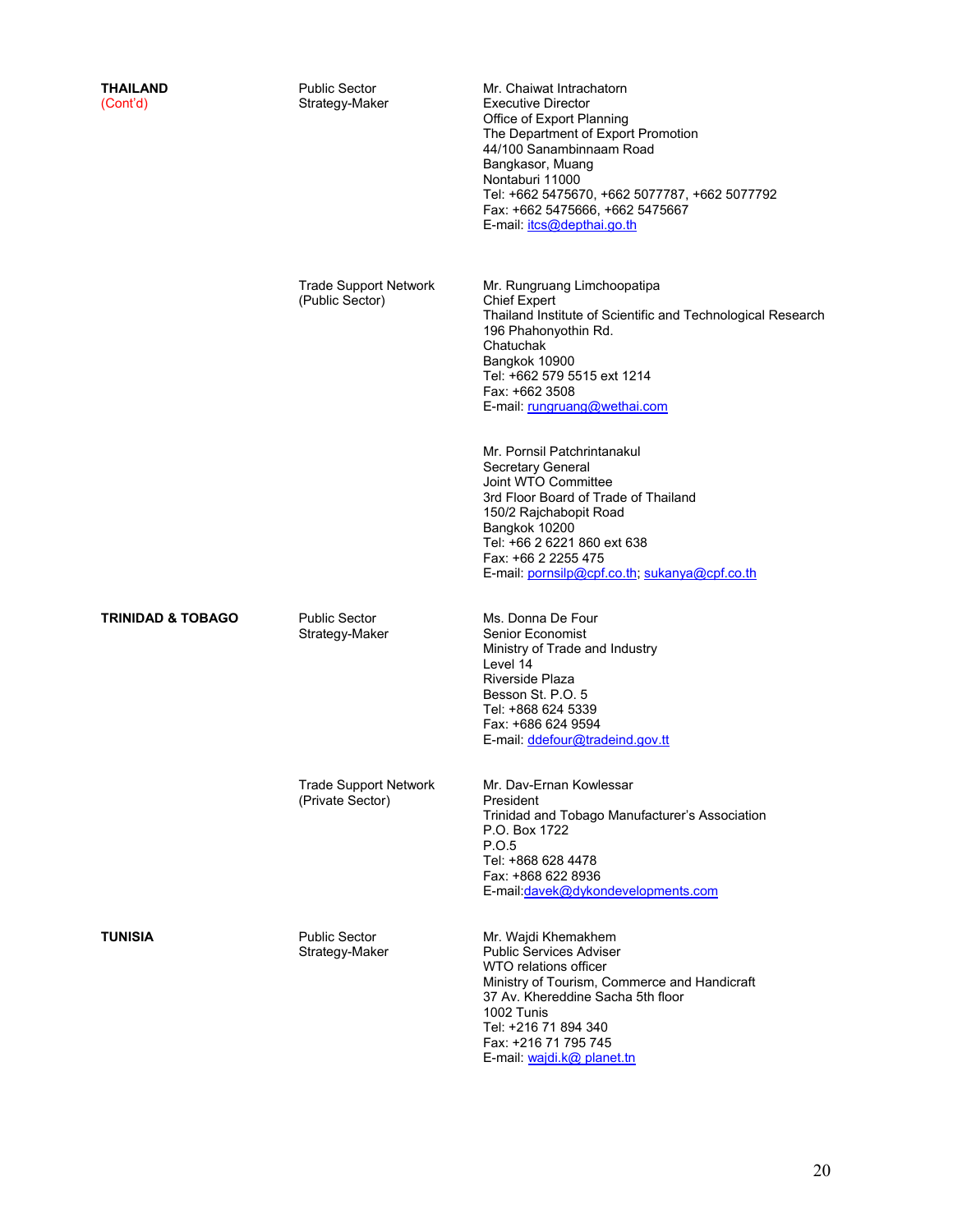| TUNISIA<br>(Cont'd) | <b>Trade Support Network</b><br>(Private Sector) | Ms. Sheherazade Belaiba Berrehouma<br>Relations Officer (International Economic Organizations)<br><b>UTICA</b><br>103 Av. de la liberté<br>1002 Tunis<br>Tel: +216 71 891 072<br>Fax: +216 71 783 263                                                                                                                                                                                                                                                                                                                             |
|---------------------|--------------------------------------------------|-----------------------------------------------------------------------------------------------------------------------------------------------------------------------------------------------------------------------------------------------------------------------------------------------------------------------------------------------------------------------------------------------------------------------------------------------------------------------------------------------------------------------------------|
| <b>UGANDA</b>       | <b>Public Sector</b><br>Strategy-Maker           | Ms. Florence Kata<br><b>Executive Director</b><br>Uganda Export Promotion Board<br>Plot 22 Entebbe Road<br>Conrad Plaza, 5th Floor<br>P.O. Box 5045, Kampala<br>Tel: +256 41 230 250; +256 41 230 233<br>Fax: +256-41 259779<br>E-mail: uepc@starcom.co.ug                                                                                                                                                                                                                                                                        |
|                     | <b>Trade Support Network</b><br>(Private Sector) | Mr. Nakisisa Waniala Nimrod<br><b>Executive Director</b><br>Private Sector Foundation of Uganda<br>Plot 43, Nakasero Road<br>P.O. Box 7683<br>Kampala, Uganda<br>Tel: +25641 342 163<br>Fax: +25641 259 109<br>E-mail: nwaniala@psfuganda.org<br>Mr. George Franck Walusimbi-Mpanga<br><b>Executive Secretary</b><br>Uganda Services Exporters Association<br>5th Floor, Conrad Plaza 22 Entebbe Road<br>P.O. Box 7203<br>Kampala<br>Tel: +256 41 230250; +256 41 230233<br>Fax: +256 41 259 779<br>E-mail. usea@servicexport.com |
| <b>URUGUAY</b>      | <b>Public Sector</b><br>Strategy-Maker           | Mr. Jorge Borad<br>Ministro Consejero<br>Director Adjunto de Programación Comercial<br>Ministerio de Relaciones Exteriores<br>Colonia No. 1206 P.1<br>Montevideo<br>Tel: +5982 9032 872; +5982 9032 875<br>Fax: +5982 9032 873; +5982 9032 874<br>E-mail: dipc41@mrree.gub.uy ; jborad@mrree.gub.uy                                                                                                                                                                                                                               |
|                     | <b>Trade Support Network</b><br>(Private Sector) | Mr. Victor Angenscheidt<br>Director Ejecutivo<br>Instituto de Promoción de Inversiones y Exportaciones<br>(Uruguay XXI)<br>Plaza Independencia No. 831, Of. 611<br>Montevideo<br>Tel: +5982 9002 912; +5982 9080 318<br>Fax: +5982 900 8298<br>E-mail: info@uruguayxxi.gub.uyy                                                                                                                                                                                                                                                    |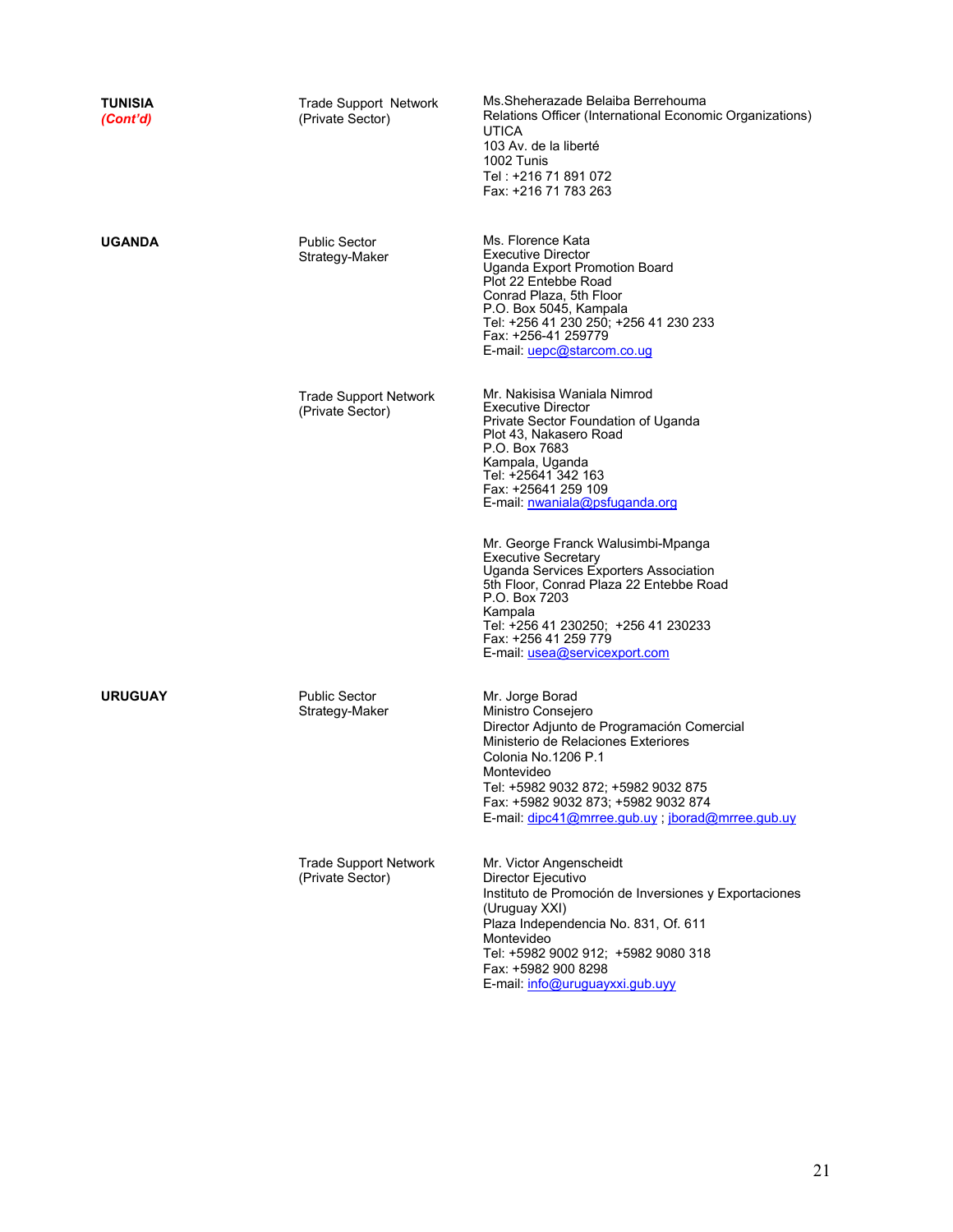| <b>VENEZUELA</b>          | <b>Trade support Network</b><br>(Public Sector)  | Mr. Wladimir Serrano<br><b>Executive VicePresident</b><br>Banco de Comercio Exterior (Bancoex)<br>Centro Gerencial Mohedano, piso 1<br>Calle Los Chaguaramos, La Castellana<br>Caracas 1060<br>Tel: +58212 265 1433<br>Fax: +58212 265 6722<br>E-mail: wserrano@bancoex.com; exports@bancoex.com                            |
|---------------------------|--------------------------------------------------|-----------------------------------------------------------------------------------------------------------------------------------------------------------------------------------------------------------------------------------------------------------------------------------------------------------------------------|
|                           | <b>Trade Support Network</b><br>(Private Sector) | Mr. Francisco Mendoza<br>Presidente<br>Asociación Venezolana de Exportadores<br>Centro Comercial Concresa, piso 2<br>Oficina 435, Parque Humbolt-Prados<br>Este-Caracas 1080<br>Tel: +58212 979 0824; +58212 979 5042<br>Fax: +58212 979 4542<br>E-mail: avexpresidencia@telcel.net.ve                                      |
| <b>VIETNAM</b>            | <b>Public Sector</b><br>Strategy-Maker           | Mr. Nguyen Bao<br>Deputy General Director<br>Vietnam Trade Promotion Agency (VIETRADE)<br>20 Ly Thuong Kiet Str.<br>Hanoi<br>Tel: +84 4 934 5413<br>Fax: +84 4 934 4260<br>E-mail: <i>ghgt@vietrade.gov.vn</i>                                                                                                              |
|                           |                                                  | Mr. Do Kim Lang<br>Deputy Director<br>Vietnam Trade Promotion Agency (VIETRADE)<br>20 Ly Thuong Kiet Str.<br>Hanoi<br>Tel: +84 4 934 5413<br>Fax: +84 4 934 4260<br>E-mail: <i>ghgt@vietrade.gov.vn</i>                                                                                                                     |
|                           | <b>Trade Support Network</b><br>(Private Sector) | Mr. Nguyen Huu Dung<br><b>General Secretary</b><br>Vietnam Association of Seafood Exports and Producers (VASEP)<br>10 Nguyễn Công Hoan<br>Hanoi<br>Tel: +84 4 771 5055<br>Fax: +84 4 771 5084<br>E-mail: vasep@hn.vnn.vn                                                                                                    |
| <b>ZAMBIA</b>             | <b>Public Sector</b><br>Strategy-Maker           | Mr. Gerald Tembo<br>Director of Trade<br>Ministry of Commerce, Trade and Industry<br>P.O. Box 31968<br>Lusaka, Zambia<br>Tel: +2601 228301; +2601 228309<br>Fax: +260 1 226 673; +260 1 226 508<br>E-mail: gtembo@mcti.gov.zm                                                                                               |
| <b>ZAMBIA</b><br>(Cont'd) | <b>Trade Support Network</b><br>(Private Sector) | Mr. Sydney C. Chileshe<br>Board Member, Export Board of Zambia (EBZ); and<br>Chairman, Zambia Export Growers Association<br>P. O. Box 30064<br>Fifth Floor, Woodgate House<br>Cairo Road, South End, Lusaka<br>Tel: + 260 1 228 106; + 260 1 228 107<br>Fax: + 260 1 271 167; + 260 1 222 509<br>E-mail: sacagric@zamnet.zm |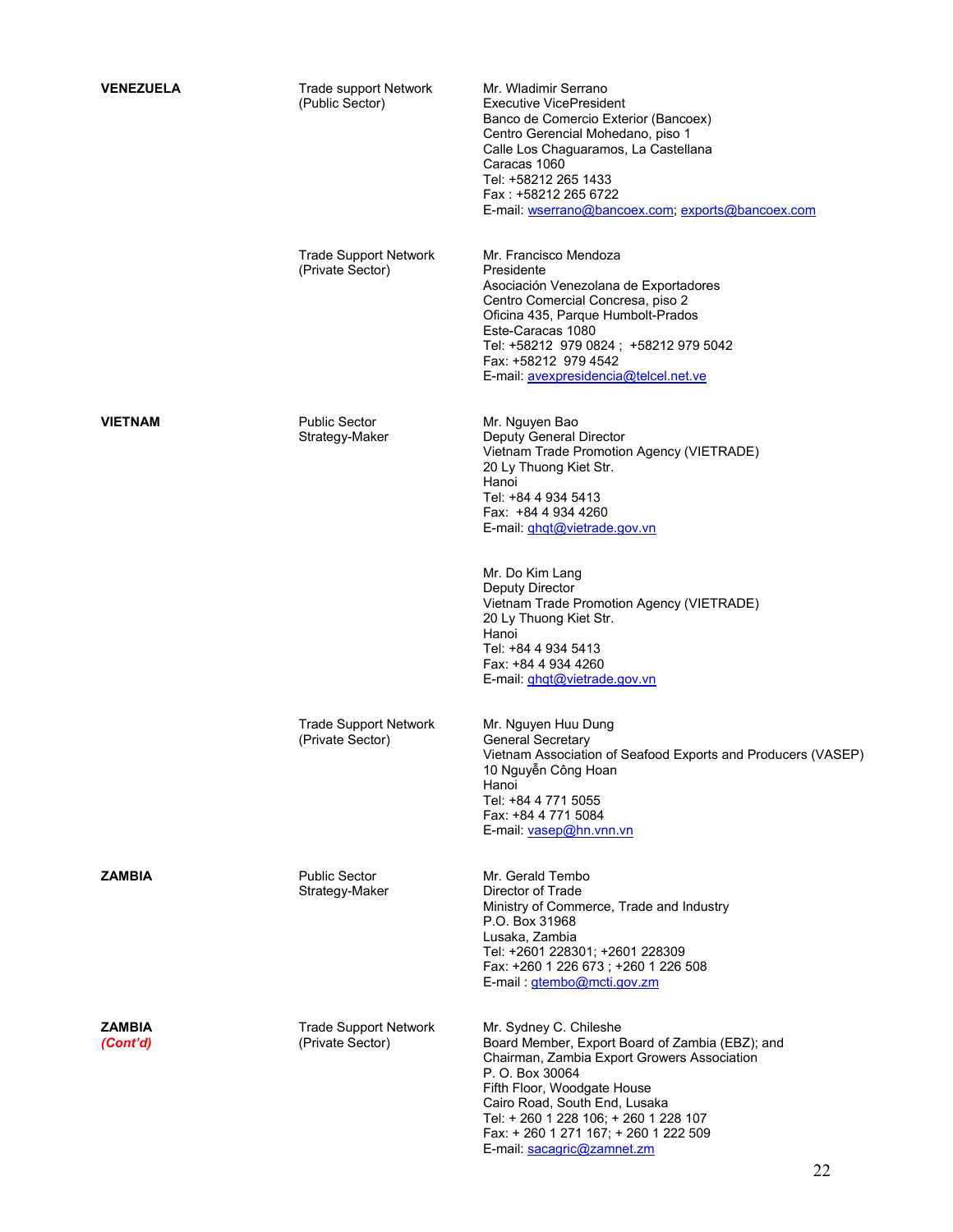### **EXECUTIVE FORUM PARTNERS**

**Mexican Bank for Foreign Trade (Bancomext)** 

State Secretariat for Economic Affairs **(seco)** 

**Centrum tot Bevordering van de Import uit ontwikkelingslanden (CBI)** 

**WORLD TRADE ORGRANIZATION (WTO)** 

Mr. José Luis Romero Hicks Director General Bancomext Col. Jardines en la Montaña 14210 Mexico D.F

Mr. Hans-Peter Egler Head, Trade and Clean Technology Cooperation Development State Secretariat for Economic Affairs Effingerstrasse 1 CH Berne 3003

Mr. A.H.M. Lansink Managing Director Centrum tot Bevordering van de Import uit ontwikkelingslanden (CBI) Beursplein 37 P.O. Box 30009 3001 DA Rotterdam Tel: 010 201 34 34 Fax: 010 411 40 81 E-mail: cbi@cbi.nl

Mr. D.J. de Man Head, Trade Promotion Section Centrum tot Bevordering van de Import uit ontwikkelingslanden (CBI) Beursplein 37 P.O. Box 30009 3001 DA Rotterdam Tel: 010 201 34 34 Fax: 010 411 40 81 E-mail: cbi@cbi.nl

Dr. K.A.A. Rana Deputy Director-General World Trade Organization 154 Rue de Lausanne 1211 Geneva 21 E-mail : Aly.Rana@wto.org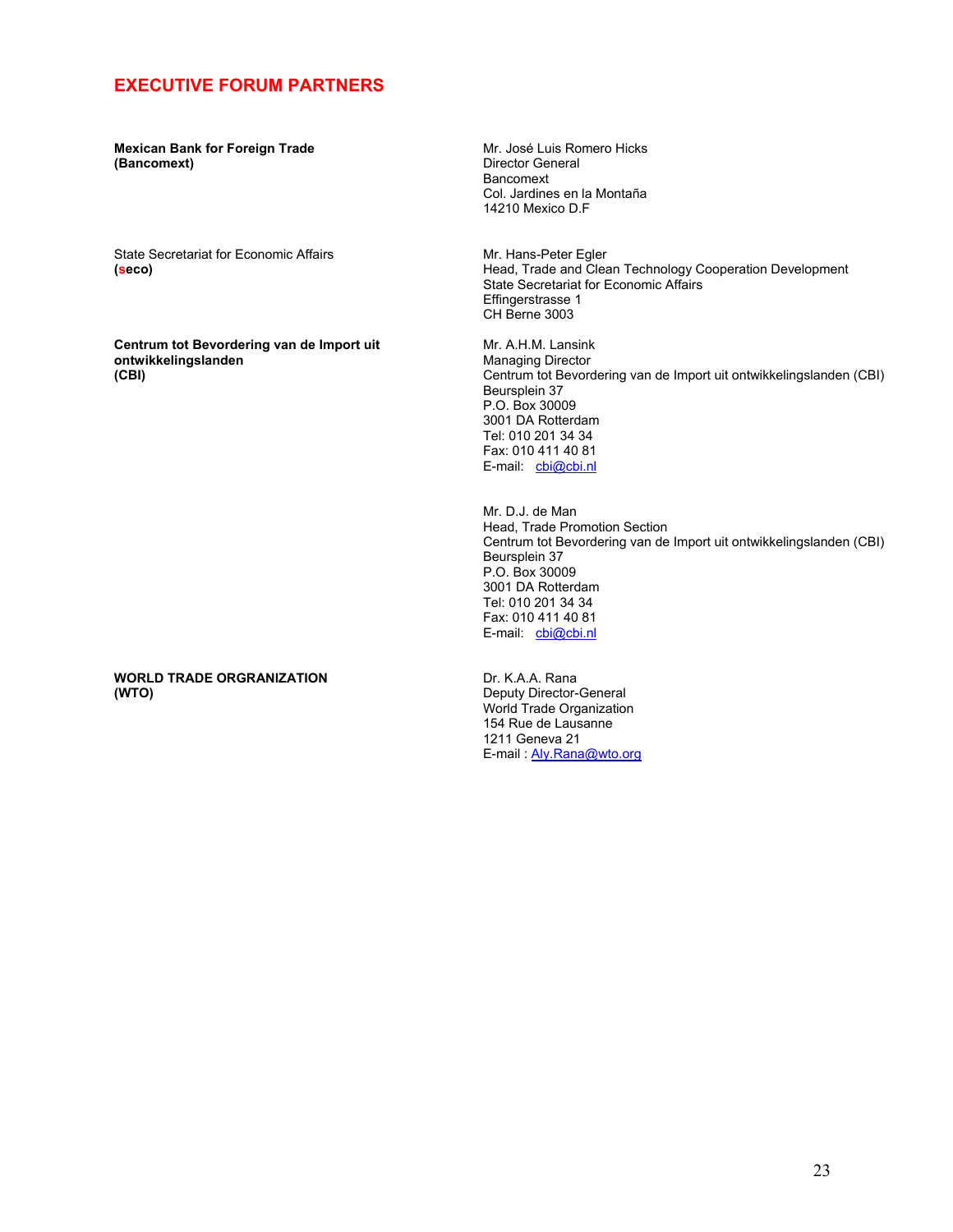#### **RESOURCE PERSONS**

**BRAZIL BRAZIL MRAZIL MRAZIL MRAZIL MRAZIL MRAZIL MRAZIL MRAZIL** Executive Manager Banco do Brasil SBS – Quadra 01 BI. C Lote 32 Ed. Sede III, 13<sup>th</sup> floor 70073-901 Brasilia DF Tel: +55 61 31 04500 Fax : +55 61 310 2444 E-mail : ismonteiro@bb.com.br

> Ms. Veronica Américo dos Reis Przendsiuk Analyst Banco Do Brasil SBS – Quadra 01 BI. C Lote 32 Ed. Sede III, 14<sup>th</sup> floor 70073-901 Brasilia DF Tel: +55 61 31 049050 Fax : +55 61 310 4520 E-mail : veronica@bb.com.br

Mr. Eduardo da Costa Chief Executive Officer I-Cubo Universidade Federal de Minas Gerais Tel: +55 48 234 60 60 E-mail: educosta@icubo.com.br

Mr. Joachim Zahn Director, DaimlerChrysler Ltd. Av. Maria Coelho Aguiar, 215, Bloco Sao Paolo 05805-000 Tel.: +55-11-3741-4278 Fax: +55-11-3741-4348 E-mail: Joachim.zahn@mercedes-benz.com.br

Mr. Thomas Mitchsein General Coordinator POEMA Casa de Poema P.O. Box 8606 Belem Para 66075-900 E-mail: poema@ufpa.pr

**CANADA** Mr. Jacques Rostenne **President** PERWIT International 505 Westminster Avenue **Ottawa** Tel: +1 613 7292090 Fax: +1 613 7292144 E-mail: jrostenne@perwit.com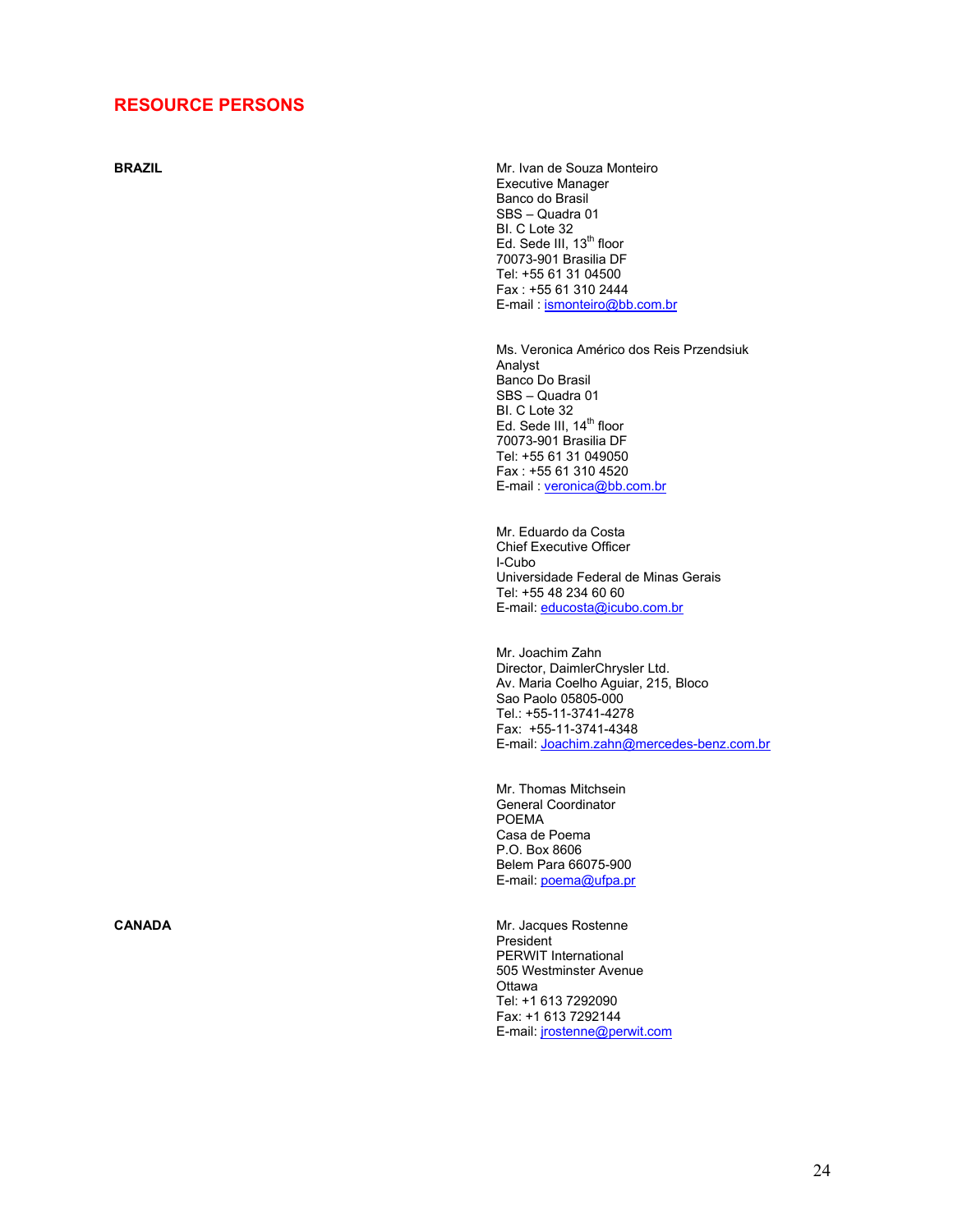| Canada<br>(Cont'd)               | Mr. David Taylor<br>Directeur Service d'Expert Conseil<br>Trade Facilitation Office Canada<br>56 rue Spaaks, Suite 300<br>Ottawa KP5A9<br>Tel: +613 233 3925<br>Fax: +613 233 7860<br>E-mail: <i>tfoc@tfoc.ca</i>                                                                                                                                                                                                                        |
|----------------------------------|------------------------------------------------------------------------------------------------------------------------------------------------------------------------------------------------------------------------------------------------------------------------------------------------------------------------------------------------------------------------------------------------------------------------------------------|
| <b>COLOMBIA</b>                  | Mr. Camilo Jaramillo<br><b>Trade Promotion Specialist</b><br>Colombia<br>E-mail: camiloj@cable.net.co                                                                                                                                                                                                                                                                                                                                    |
| <b>FINLAND (based in Mexico)</b> | Mr. Matti Muhonen<br>Head of Office<br>Finpro México<br>Oficina Comercial de Finlandia<br>Monte Pelvoux 111 cuarto piso<br>Lomas de Chapultepec<br>Delegación Miguel Hidalgo<br>11000 Mexico D.F.<br>Tel: +52 55 5520 3397 / 5520 0592<br>Fax: +52 55 5202 6567<br>E-mail: matti.muhonen@finpro.fi                                                                                                                                       |
| <b>GERMANY</b>                   | Mr. Peter Richter<br><b>Project Director</b><br>"Private Sector Promotion" GTZ-INTEGRATION<br>Sri Lanka<br>E-mail: richter@psp.eureka.lk                                                                                                                                                                                                                                                                                                 |
| <b>GUATEMALA</b>                 | Mr. Enrique Lacs<br><b>Technical Coordinator</b><br>Commission of International Commercial Trade<br>Guatemala City<br>Tel: +502 3346 878 / 3346 879<br>Fax: +502 3346 880<br>E-mail: caem@concyt.gob.gt; cencit@yahoo.com                                                                                                                                                                                                                |
| <b>INDIA</b>                     | Mr. K. P. Somasekharan<br>Director, Finance<br>Spices Board<br>Ministry of Commerce and Industry<br>Sugandha Bhavan<br>N.H. By-Pass<br>P.B No 2277<br>Palarivattom P.O.<br>Cochin-682025<br>Tel: +914 843 33 610-616<br>Fax: +914 842 33 4429<br>E-mail: spicesboard@vsnl.com<br>Mr. Madanmohan Rao<br>Director, Strategy and Planning<br>4C Plus Technologies Ltd<br>B-14, Shashi Gardens,<br>Mayur Vihar Phase-1<br>Delhi 110091 India |
|                                  | Tel / Fax: +91 11 275 506 58 / 275 64 97 / 275 41 77<br>Mobile: +91 984 500 56 32<br>E-mail: madan@inomy.com; madan@4cplus.com                                                                                                                                                                                                                                                                                                           |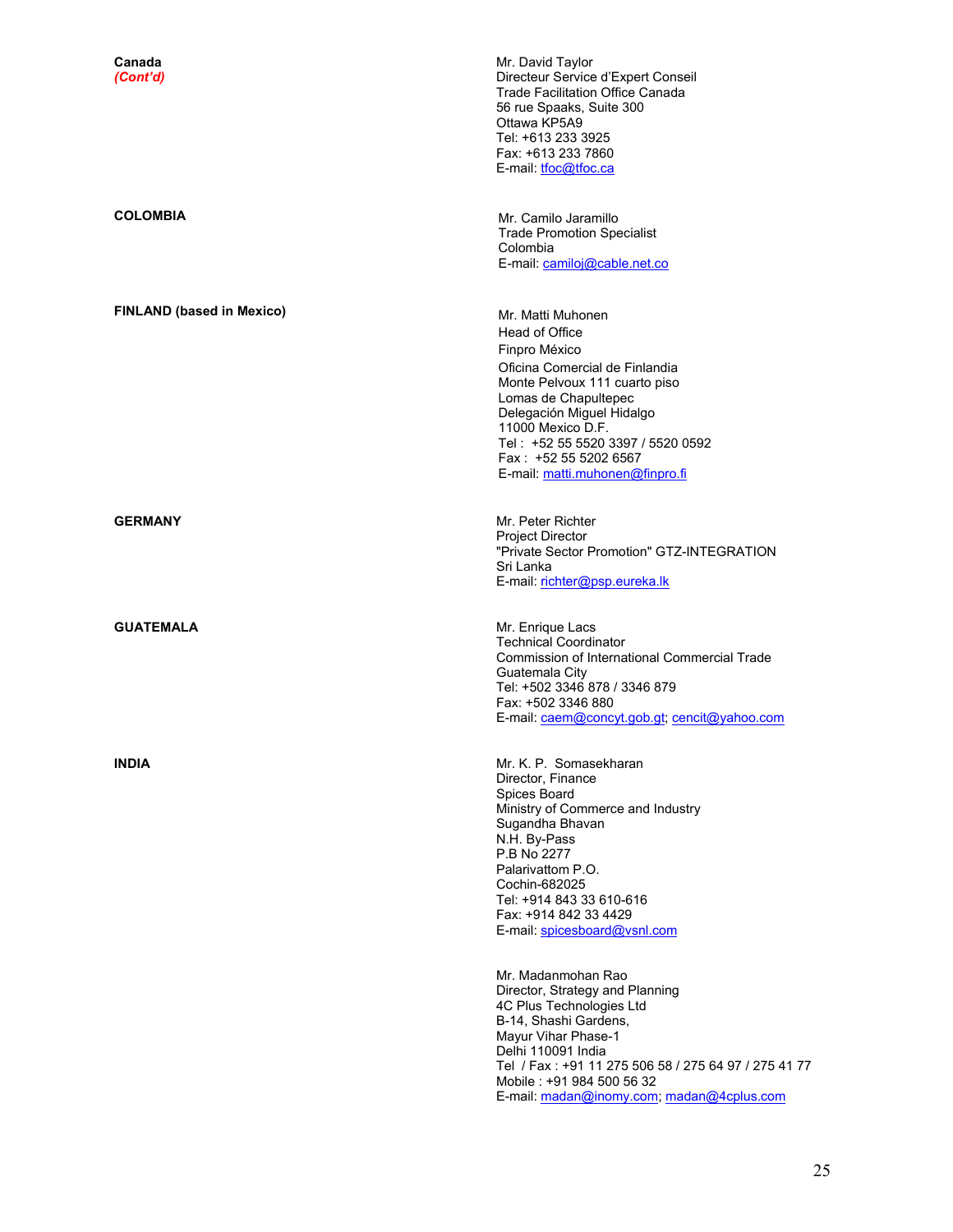**UNITED KINGDOM Mr. Ken Robinson** 

**MALTA MALTA MALTA MR** General Manager Malta External Trade Corporation (METCO) Malta Tel: +356 2144 6186 Fax: +356 2149 6687 E-mail: Stephen.Sultana@metco.net

**PHILIPPINES** Ms. Janette Toral Chief Executive Officer Digital Filipino 51 Zapphire St. Fern Village Tandang Sora Quezon City Home: +63 2 951 36 70 Mobile : +63 917 457 41 51 Fax : +63 2 896 09 37 E-mail: janette@digitalfilipino.com

**SWITZERLAND** Ms. Paola Ghillani Chief Executive Officer Max Havelaar Suisse Malzgasse 25 4052 Basel Tel. +41-61-271 75 00 Fax +41-61-271 75 62 e-mail:postmaster@maxhavelaar.ch

**THAILAND** Mr. Anukul Tamprasirt President Association of Thai Software Industry Thaicom Management Group Tel: +6602 216-5775 E-mail: anukul@ithaicom.com

> Managing Director Leisure Recreation & Tourism Ltd. Gilbury Reach Exbury **Southampton** Hampshire SO45 1AG Tel/Fax: +44 2380 89 880 E-mail: krobinsonlrt@aol.com

Mr. Wally Olins Chairman Saffron Brand Consultants 126 Montagu Mansions W1U 6LG London Tel: +44(0) 20 7224 2121 Fax: +44 (0) 20 7224 1922 E-mail: wally@wallyolins.com

Mr. Jacob Benbunan Saffron Brand Consultants 126 Montagu Mansions W1U 6LG London, UK Tel: +44(0) 20 7224 2121 Fax: +44 (0) 20 7224 1922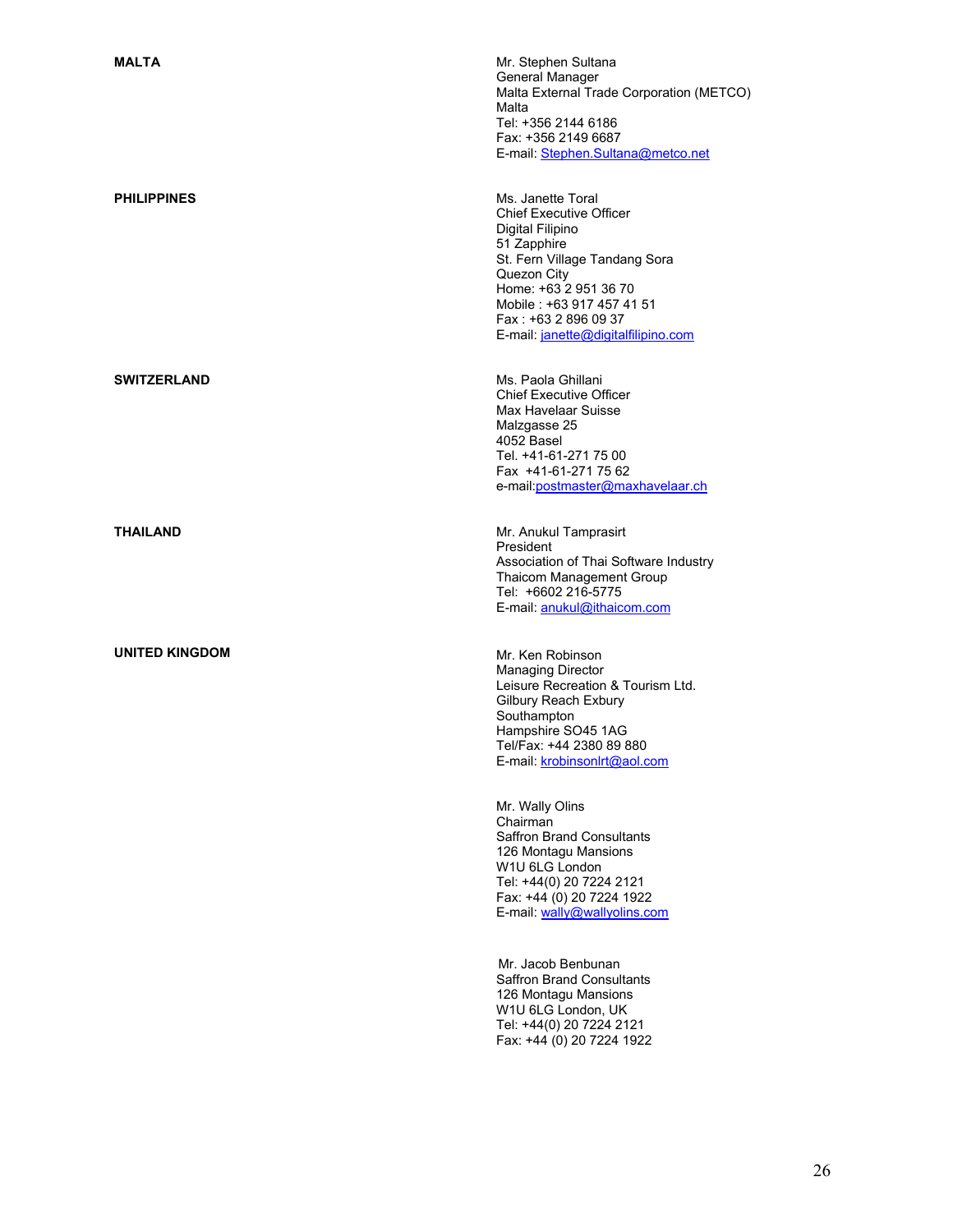**USA** Mr. Vadim Levitin Chief Executive Officer e-commerce institute 1341 Caminito Faro San Diego California 92037 Tel: +1 858 456 44 43; +1904 347 9250 Mobile: +1 858 922 92 16 Fax: +1 904 8254810 E-mail: vadim@ecinstitute.com

> Mr. David Rabkin Vice President ontheFRONTIER Group E-mail: drabkin@otfgroup.com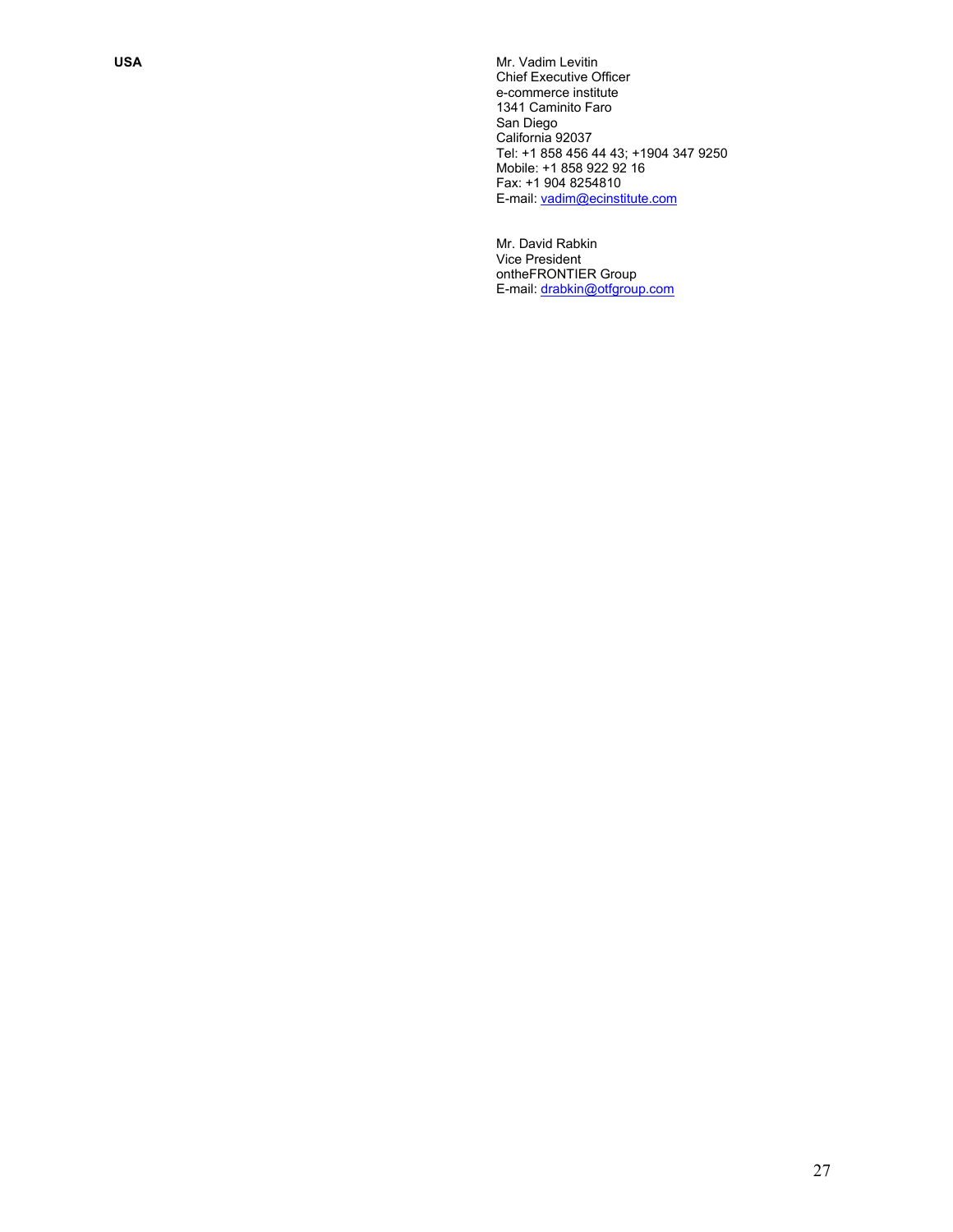## **INSTITUTIONAL REPRESENTATIVES**

| <b>Canadian International Development Agency</b><br>(CIDA)                | Rt. Hon. Susan Whelan<br>Minister for International Cooperation<br>Canada                                                                                                                                                                                               |
|---------------------------------------------------------------------------|-------------------------------------------------------------------------------------------------------------------------------------------------------------------------------------------------------------------------------------------------------------------------|
| <b>Asian Development Bank</b>                                             | Mr. Ifzal Ali<br><b>Chief Economist</b><br>Asian Development Bank<br>6 ADB Avenue, Mandaluyong City<br>0401 Metro Manila<br>Fax: +632 636 2444                                                                                                                          |
| <b>Commonwealth Secretariat</b>                                           | Mr. Marlon Lezama<br>Chief Programme Officer (Trade)<br>Special Advisory Services Division<br><b>Commonwealth Secretariat</b><br>Marlborough House, Pall Mall<br>London SW1Y 5HX<br>Tel: +44 207 747 6299<br>Fax: +44 207 747 6307<br>E-mail: M.Lezama@commonwealth.int |
| <b>International Chamber of Commerce</b><br>(ICC)                         | Mr. Guillermo Cadena Acevedo<br>President and Chairman of the Board of Ultraguimia Group<br>Member of the Executive Board<br>Mexico                                                                                                                                     |
| <b>Ministry of Commerce, Cambodia</b>                                     | Rt. Hon. Cham Prasidh<br>Minister<br>Kingdom of Cambodia                                                                                                                                                                                                                |
| United Nations Conference for Trade and<br><b>Development</b><br>(UNCTAD) | Mr. Karl Sauvant<br><b>Director</b><br>Division on Investment Technology and Enterprise Development<br>Switzerland                                                                                                                                                      |
| World Intellectual Property Organization<br>(WIPO)                        | Ms. Karen Lee Rata<br>Senior Counsellor<br>Office of Special Counsel to the Director General<br>Switzerland                                                                                                                                                             |
| <b>World Tourism Organization</b><br>(WTO)                                | Mr. Francesco Frangialli<br>Secretary General<br>Spain                                                                                                                                                                                                                  |
|                                                                           | Mr. Geoffroy Lipman<br>Special Advisor to the Secretary General<br>Spain                                                                                                                                                                                                |